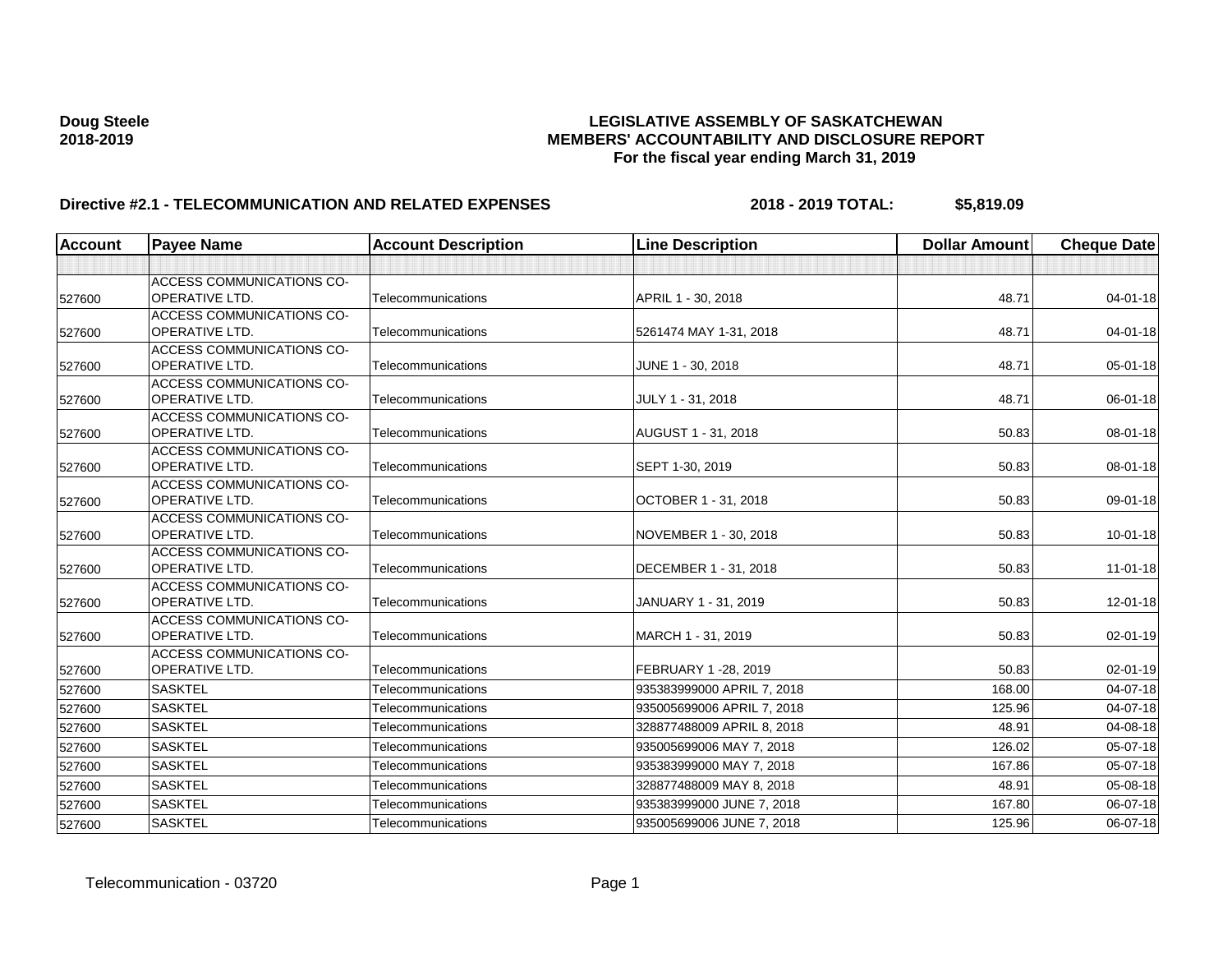| <b>Account</b> | <b>Payee Name</b> | <b>Account Description</b> | <b>Line Description</b>            | <b>Dollar Amount</b> | <b>Cheque Date</b> |
|----------------|-------------------|----------------------------|------------------------------------|----------------------|--------------------|
|                |                   |                            |                                    |                      |                    |
| 527600         | <b>SASKTEL</b>    | Telecommunications         | 328877488009 JUNE 8, 2018          | 48.91                | 06-08-18           |
| 527600         | <b>SASKTEL</b>    | Telecommunications         | 935383999000 JULY 7, 2018          | 167.80               | 08-01-18           |
| 527600         | <b>SASKTEL</b>    | Telecommunications         | 328877488009 JULY 8, 2018          | 48.91                | 08-01-18           |
| 527600         | SASKTEL           | Telecommunications         | 935005699006 JULY 7, 2018          | 126.11               | 08-01-18           |
| 527600         | <b>SASKTEL</b>    | Telecommunications         | 935383990000 AUGUST 7 2018         | 167.81               | 08-07-18           |
| 527600         | <b>SASKTEL</b>    | Telecommunications         | 935005699006 AUGUST 7 2018         | 126.03               | 08-07-18           |
| 527600         | <b>SASKTEL</b>    | Telecommunications         | 328877488009 AUG/18                | 48.91                | 08-08-18           |
| 527600         | <b>SASKTEL</b>    | Telecommunications         | 935383999000 SEPTEMBER 7, 2018     | 172.97               | 09-07-18           |
| 527600         | <b>SASKTEL</b>    | Telecommunications         | 935005699006 SEPTEMBER 7, 2018     | 129.74               | 09-07-18           |
| 527600         | <b>SASKTEL</b>    | Telecommunications         | 328877488009 SEPTEMBER 8, 2018     | 50.38                | 09-08-18           |
| 527600         | <b>SASKTEL</b>    | Telecommunications         | 935383999000 OCTOBER 7, 2018       | 167.87               | 10-07-18           |
| 527600         | <b>SASKTEL</b>    | Telecommunications         | 935005699006 OCTOBER 7, 2018       | 126.14               | 10-07-18           |
| 527600         | <b>SASKTEL</b>    | Telecommunications         | 328877488009 OCTOBER 8, 2018       | 115.36               | 10-08-18           |
| 527600         | <b>SASKTEL</b>    | Telecommunications         | 935005699006 NOVEMBER 7, 2018      | 126.11               | 11-07-18           |
| 527600         | <b>SASKTEL</b>    | Telecommunications         | 935383999000 NOVEMBER 7, 2018      | 168.35               | 11-07-18           |
| 527600         | <b>SASKTEL</b>    | Telecommunications         | 328877488009 NOVEMBER 8, 2018      | 48.91                | 11-08-18           |
| 527600         | <b>SASKTEL</b>    | Telecommunications         | 935383999000 DECEMBER7, 2018       | 187.06               | 12-07-18           |
| 527600         | <b>SASKTEL</b>    | Telecommunications         | 935005699006 DECEMBER 7, 2018      | 125.96               | 12-07-18           |
| 527600         | <b>SASKTEL</b>    | Telecommunications         | 328877488009 DECEMBER 8, 2018      | 48.91                | $01 - 01 - 19$     |
| 527600         | <b>SASKTEL</b>    | Telecommunications         | 935383999000 JANUARY 7, 2019       | 167.86               | 02-01-19           |
| 527600         | <b>SASKTEL</b>    | Telecommunications         | 328877488009 JANUARY 8, 2019       | 48.91                | 02-01-19           |
| 527600         | <b>SASKTEL</b>    | Telecommunications         | 935005699006 JANUARY 7, 2019       | 126.11               | 02-01-19           |
| 527600         | <b>SASKTEL</b>    | Telecommunications         | 935383999000 FEBRUARY 7, 2019      | 167.93               | 03-01-19           |
| 527600         | <b>SASKTEL</b>    | Telecommunications         | 328877488009 FEBRUARY 8, 2019      | 142.01               | 03-01-19           |
| 527600         | <b>SASKTEL</b>    | Telecommunications         | 935005699006 FEBRUARY 7, 2019      | 125.96               | 03-01-19           |
| 527600         | <b>SASKTEL</b>    | Telecommunications         | 935383999000 MARCH 7, 2019         | 168.13               | 03-07-19           |
| 527600         | <b>SASKTEL</b>    | Telecommunications         | 935005699006 MARCH 7, 2019         | 125.93               | 03-07-19           |
| 527600         | <b>SASKTEL</b>    | Telecommunications         | 328877488009 MARCH 8, 2019         | 112.51               | 03-08-19           |
| 527600         | WEDRICK, TWILA    | Telecommunications         | REIMB: CELL PHONE USED AT MEETINGS | 20.00                | 08-01-18           |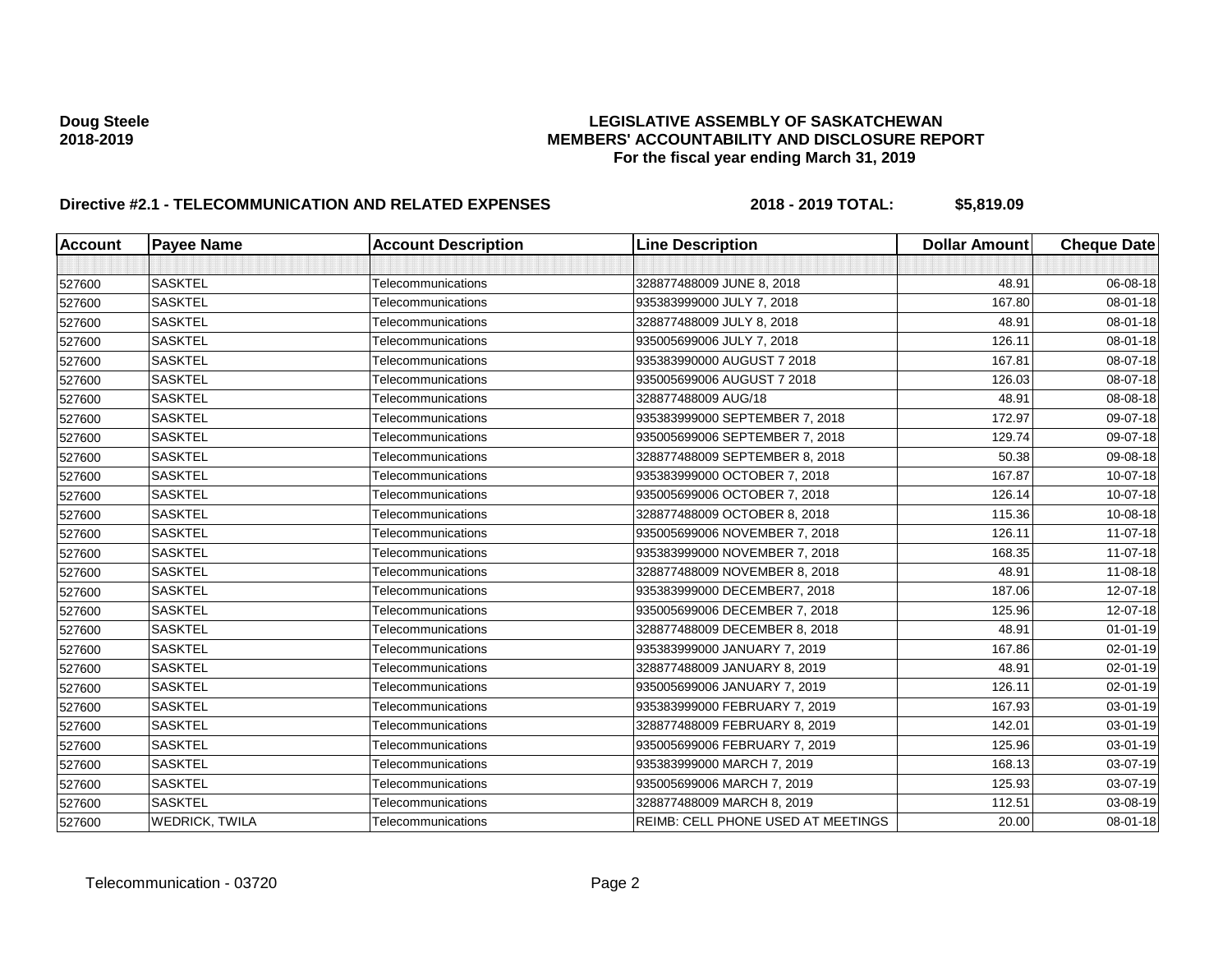| <b>Account</b> | <b>Payee Name</b>      | <b>Account Description</b>           | <b>Line Description</b>                         | <b>Dollar Amount</b> | <b>Cheque Date</b> |
|----------------|------------------------|--------------------------------------|-------------------------------------------------|----------------------|--------------------|
|                |                        |                                      |                                                 |                      |                    |
| 527600         | <b>WEDRICK, TWILA</b>  | Telecommunications                   | REIMB: 01552637 JULY 23, 2018                   | 20.00                | 09-01-18           |
| 527600         | <b>WEDRICK, TWILA</b>  | Telecommunications                   | REIMB: 01552637 AUG/18                          | 20.00                | $10 - 01 - 18$     |
| 527600         | <b>WEDRICK, TWILA</b>  | Telecommunications                   | REIMB: C.A. CELL PHONE OCTOBER 2018             | 20.00                | 11-01-18           |
| 527600         | <b>WEDRICK, TWILA</b>  | Telecommunications                   | REIMB: C.A. CELL SEPTEMBER 2018                 | 20.00                | $11-01-18$         |
| 527600         | <b>WEDRICK, TWILA</b>  | Telecommunications                   | REIMBI: NOVEMBER 2018 PHONE FOR<br>MEETINGS ETC | 20.00                | $01 - 01 - 19$     |
| 527600         | <b>WEDRICK, TWILA</b>  | Telecommunications                   | REIMB: 01552637 DECEMBER 23, 2018               | 20.00                | 02-01-19           |
| 542000         | <b>WEDRICK, TWILA</b>  | Travel                               | REIMB: C.A. CELL PHONE JAN/FEB/MARCH<br>2019    | 60.00                | 03-31-19           |
| 565200         | STEELE, DOUGLAS ALBERT | Office Furniture and Equipment - Exp | REIMB: IPHONE 7                                 | 650.60               | 05-01-18           |
|                |                        |                                      |                                                 |                      |                    |
|                |                        |                                      |                                                 |                      |                    |
|                |                        |                                      |                                                 |                      |                    |
|                |                        |                                      |                                                 |                      |                    |
|                |                        |                                      |                                                 |                      |                    |
|                |                        |                                      |                                                 |                      |                    |
|                |                        |                                      |                                                 |                      |                    |
|                |                        |                                      |                                                 |                      |                    |
|                |                        |                                      |                                                 |                      |                    |
|                |                        |                                      |                                                 |                      |                    |
|                |                        |                                      |                                                 |                      |                    |
|                |                        |                                      |                                                 |                      |                    |
|                |                        |                                      |                                                 |                      |                    |
|                |                        |                                      |                                                 |                      |                    |
|                |                        |                                      |                                                 |                      |                    |
|                |                        |                                      |                                                 |                      |                    |
|                |                        |                                      |                                                 |                      |                    |
|                |                        |                                      |                                                 |                      |                    |
|                |                        |                                      |                                                 |                      |                    |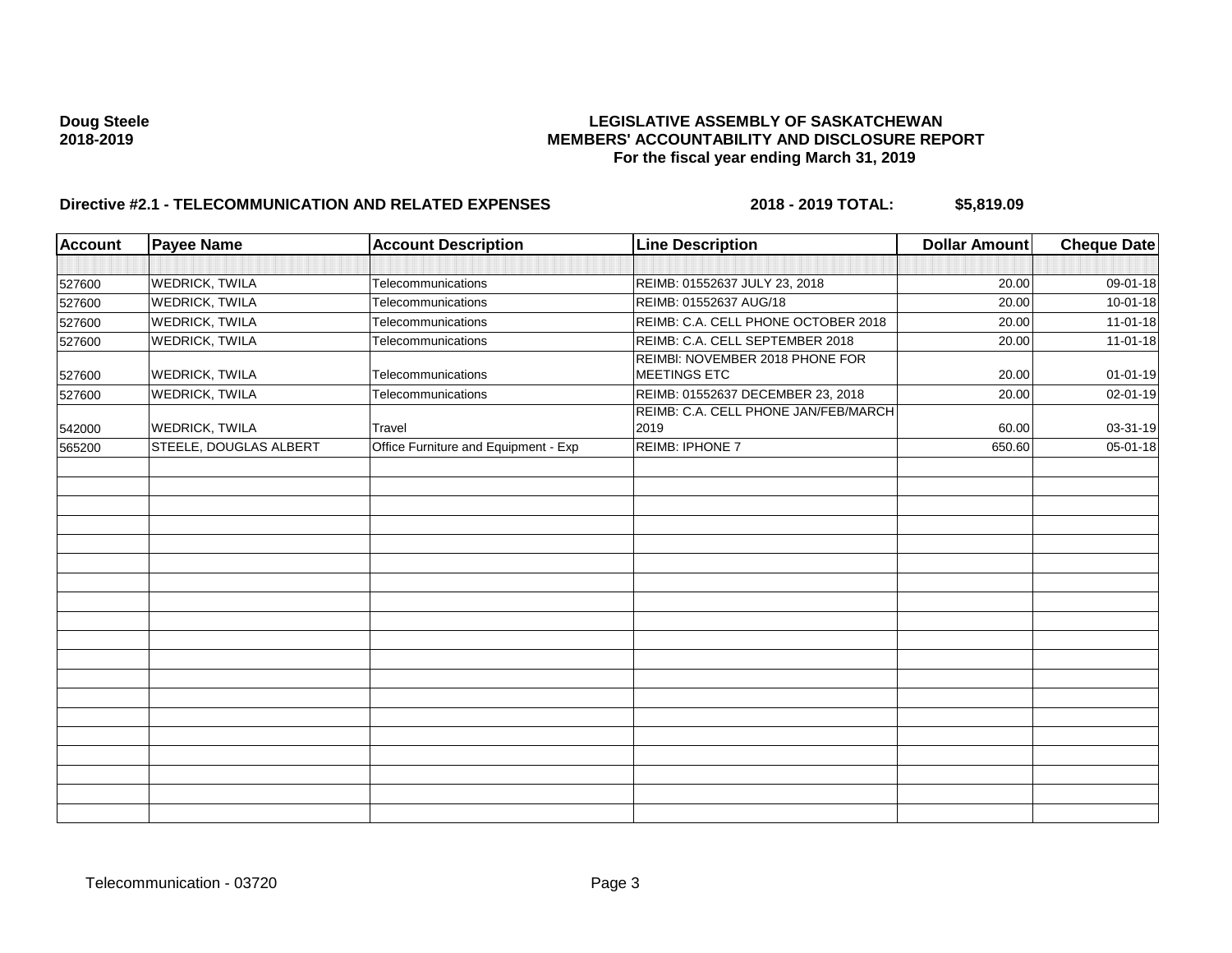| <b>Account</b> | Payee Name | <b>Account Description</b> | <b>Line Description</b> | <b>Dollar Amount</b> | <b>Cheque Date</b> |
|----------------|------------|----------------------------|-------------------------|----------------------|--------------------|
|                |            |                            |                         |                      |                    |
|                |            |                            |                         |                      |                    |
|                |            |                            |                         |                      |                    |
|                |            |                            |                         |                      |                    |
|                |            |                            |                         |                      |                    |
|                |            |                            |                         |                      |                    |
|                |            |                            |                         |                      |                    |
|                |            |                            |                         |                      |                    |
|                |            |                            |                         |                      |                    |
|                |            |                            |                         |                      |                    |
|                |            |                            |                         |                      |                    |
|                |            |                            |                         |                      |                    |
|                |            |                            |                         |                      |                    |
|                |            |                            |                         |                      |                    |
|                |            |                            |                         |                      |                    |
|                |            |                            |                         |                      |                    |
|                |            |                            |                         |                      |                    |
|                |            |                            |                         |                      |                    |
|                |            |                            |                         |                      |                    |
|                |            |                            |                         |                      |                    |
|                |            |                            |                         |                      |                    |
|                |            |                            |                         |                      |                    |
|                |            |                            |                         |                      |                    |
|                |            |                            |                         |                      |                    |
|                |            |                            |                         |                      |                    |
|                |            |                            |                         |                      |                    |
|                |            |                            |                         |                      |                    |
|                |            |                            |                         |                      |                    |
|                |            |                            |                         |                      |                    |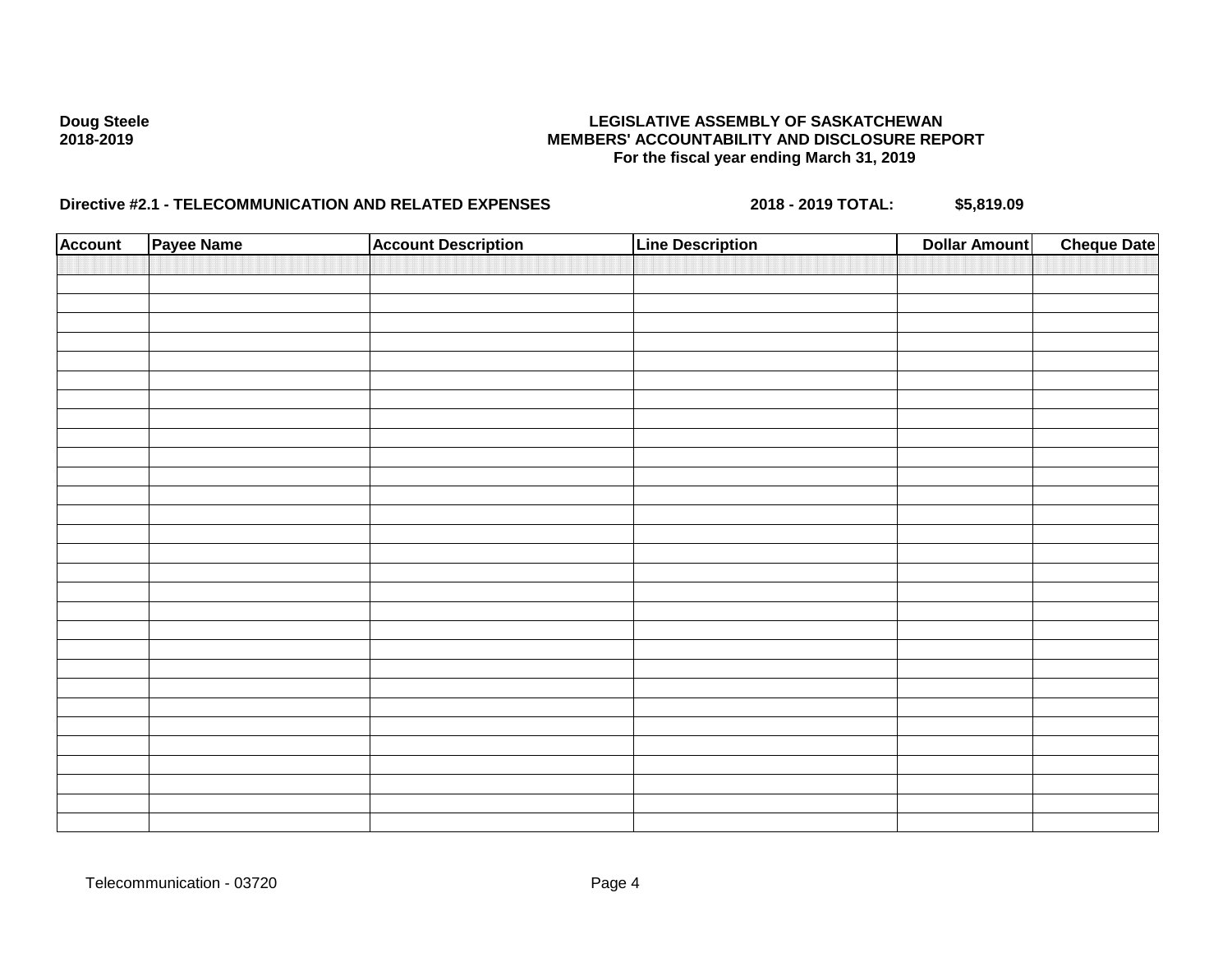| <b>Account</b> | <b>Payee Name</b> | <b>Account Description</b> | <b>Line Description</b> | <b>Dollar Amount</b> | <b>Cheque Date</b> |
|----------------|-------------------|----------------------------|-------------------------|----------------------|--------------------|
|                |                   |                            |                         |                      |                    |
|                |                   |                            |                         |                      |                    |
|                |                   |                            |                         |                      |                    |
|                |                   |                            |                         |                      |                    |
|                |                   |                            |                         |                      |                    |
|                |                   |                            |                         |                      |                    |
|                |                   |                            |                         |                      |                    |
|                |                   |                            |                         |                      |                    |
|                |                   |                            |                         |                      |                    |
|                |                   |                            |                         |                      |                    |
|                |                   |                            |                         |                      |                    |
|                |                   |                            |                         |                      |                    |
|                |                   |                            |                         |                      |                    |
|                |                   |                            |                         |                      |                    |
|                |                   |                            |                         |                      |                    |
|                |                   |                            |                         |                      |                    |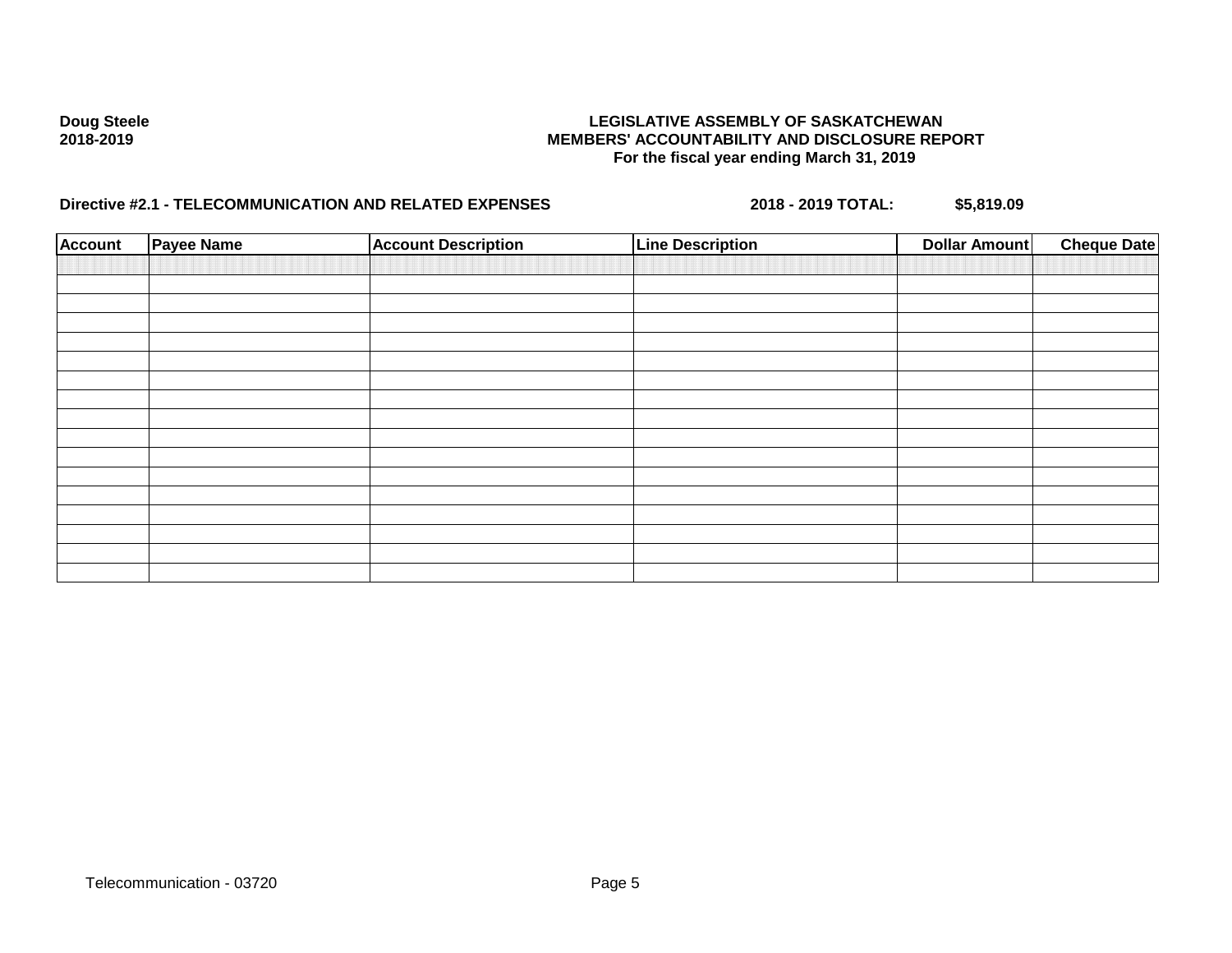## **LEGISLATIVE ASSEMBLY OF SASKATCHEWAN MEMBERS' ACCOUNTABILITY AND DISCLOSURE REPORT For the fiscal year ending March 31, 2019**

| <b>Account</b> | <b>Payee Name</b>             | <b>Account Description</b>  | <b>Line Description</b>                            | <b>Dollar Amount</b> | <b>Cheque Date</b> |
|----------------|-------------------------------|-----------------------------|----------------------------------------------------|----------------------|--------------------|
|                |                               |                             |                                                    |                      |                    |
|                |                               |                             | APRIL 2018 MLA REGINA                              |                      |                    |
| 541900         | <b>STEELE, DOUGLAS ALBERT</b> | <b>Elected Rep - Travel</b> | <b>ACCOMMODATIONS</b>                              | 1,500.00             | 04-18-18           |
| 541900         | STEELE, DOUGLAS ALBERT        | Elected Rep - Travel        | MLA TRAVEL APRIL 2-13, 2018                        | 1,205.47             | 04-23-18           |
| 541900         | <b>STEELE, DOUGLAS ALBERT</b> | <b>Elected Rep - Travel</b> | MLA TRAVEL APRIL 15-21, 2018                       | 1,194.23             | 04-23-18           |
| 541900         | <b>STEELE, DOUGLAS ALBERT</b> | <b>Elected Rep - Travel</b> | MLA TRAVEL MAY 6 - 17, 2018                        | 1,805.12             | $05 - 22 - 18$     |
| 541900         | <b>STEELE, DOUGLAS ALBERT</b> | <b>Elected Rep - Travel</b> | MLA TRAVEL APRIL 22 - MAY 3, 2018                  | 1,667.58             | 05-22-18           |
| 541900         | STEELE, DOUGLAS ALBERT        | Elected Rep - Travel        | MAY 2018 MLA REGINA<br><b>ACCOMMODATIONS</b>       | 1,550.00             | 05-22-18           |
| 541900         | STEELE, DOUGLAS ALBERT        | <b>Elected Rep - Travel</b> | JUNE 2018 MLA REGINA<br><b>ACCOMMODATIONS</b>      | 1,500.00             | 06-01-18           |
| 541900         | STEELE, DOUGLAS ALBERT        | <b>Elected Rep - Travel</b> | MLA TRAVEL MAY 18 - 31, 2018                       | 1,667.68             | 06-20-18           |
| 541900         | <b>STEELE, DOUGLAS ALBERT</b> | Elected Rep - Travel        | MLA TRAVEL JUNE 1 - 20, 2018                       | 2.555.15             | 06-20-18           |
| 541900         | STEELE, DOUGLAS ALBERT        | Elected Rep - Travel        | MLA TRAVEL JUNE 25 - JULY 4, 2018                  | 831.72               | $07 - 25 - 18$     |
| 541900         | <b>STEELE, DOUGLAS ALBERT</b> | <b>Elected Rep - Travel</b> | JULY 2018 MLA REGINA<br><b>ACCOMMODATIONS</b>      | 1,550.00             | $07 - 25 - 18$     |
| 541900         | <b>STEELE, DOUGLAS ALBERT</b> | <b>Elected Rep - Travel</b> | MLA TRAVEL JUNE 21 - 24, 2018                      | 260.40               | 08-01-18           |
| 541900         | <b>STEELE, DOUGLAS ALBERT</b> | Elected Rep - Travel        | MLA TRAVEL JULY 9 - AUGUST 9, 2018                 | 2,166.27             | 08-20-18           |
| 541900         | STEELE, DOUGLAS ALBERT        | <b>Elected Rep - Travel</b> | AUGUST 2018 MLA REGINA<br><b>ACCOMMODATIONS</b>    | 1,550.00             | 08-23-18           |
| 541900         | <b>STEELE, DOUGLAS ALBERT</b> | <b>Elected Rep - Travel</b> | MLA TRAVEL AUGUST 10 - 30, 2018                    | 1,410.62             | 09-14-18           |
| 541900         | STEELE, DOUGLAS ALBERT        | <b>Elected Rep - Travel</b> | SEPTEMBER 2018 MLA REGINA<br><b>ACCOMMODATIONS</b> | 1,500.00             | 09-20-18           |
| 541900         | <b>STEELE, DOUGLAS ALBERT</b> | <b>Elected Rep - Travel</b> | MLA TRAVEL SEPTEMBER 5 - 29, 2018                  | 1,479.98             | $10-17-18$         |
| 541900         | STEELE, DOUGLAS ALBERT        | Elected Rep - Travel        | MLA TRAVEL OCTOBER 1 - 11, 2018                    | 1,567.45             | 10-17-18           |
| 541900         | STEELE, DOUGLAS ALBERT        | Elected Rep - Travel        | OCTOBER 2018 MLA REGINA<br><b>ACCOMMODATIONS</b>   | 1,550.00             | $10 - 18 - 18$     |
| 541900         | STEELE, DOUGLAS ALBERT        | <b>Elected Rep - Travel</b> | MLA REGINA ACCOMMODATIONS NOV<br>2018              | 1,500.00             | $11 - 01 - 18$     |
| 541900         | <b>STEELE, DOUGLAS ALBERT</b> | <b>Elected Rep - Travel</b> | MLA TRAVEL OCTOBER 12 - 26, 2018                   | 2,026.70             | $11 - 05 - 18$     |
| 541900         | STEELE, DOUGLAS ALBERT        | <b>Elected Rep - Travel</b> | MLA TRAVEL OCTOBER 28 - NOVEMBER 2.<br>2018        | 894.25               | $11 - 05 - 18$     |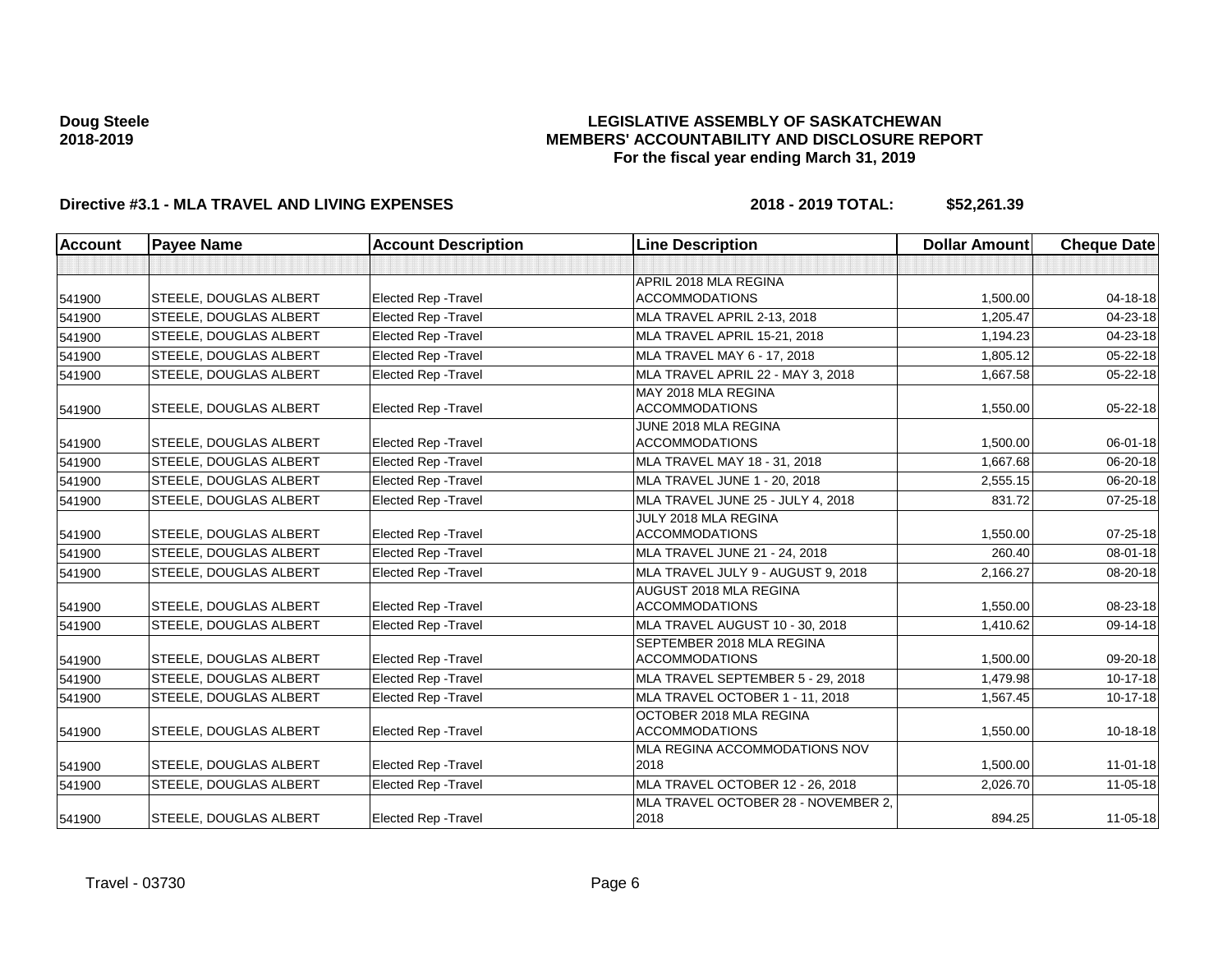## **LEGISLATIVE ASSEMBLY OF SASKATCHEWAN MEMBERS' ACCOUNTABILITY AND DISCLOSURE REPORT For the fiscal year ending March 31, 2019**

| <b>Account</b> | <b>Payee Name</b>             | <b>Account Description</b>  | <b>Line Description</b>                           | <b>Dollar Amount</b> | <b>Cheque Date</b> |
|----------------|-------------------------------|-----------------------------|---------------------------------------------------|----------------------|--------------------|
|                |                               |                             |                                                   |                      |                    |
| 541900         | <b>STEELE, DOUGLAS ALBERT</b> | Elected Rep - Travel        | MLA TRAVEL NOV 4 - 16, 2018                       | 1,862.40             | $11 - 21 - 18$     |
| 541900         | <b>STEELE, DOUGLAS ALBERT</b> | <b>Elected Rep - Travel</b> | MLA TRAVEL NOVEMBER 18 - 30, 2018                 | 1,676.65             | 12-03-18           |
| 541900         | STEELE, DOUGLAS ALBERT        | Elected Rep - Travel        | MLA TRAVEL DECEMBER 2 - 12, 2018                  | 1,841.47             | 12-17-18           |
| 541900         | <b>STEELE, DOUGLAS ALBERT</b> | <b>Elected Rep - Travel</b> | DECEMBER 2018 REGINA<br><b>ACCOMMODATIONS</b>     | 1,550.00             | 12-19-18           |
| 541900         | <b>STEELE, DOUGLAS ALBERT</b> | Elected Rep - Travel        | MLA TRAVEL DECEMBER 13 - 21, 2018                 | 1,916.70             | $01 - 08 - 19$     |
| 541900         | <b>STEELE, DOUGLAS ALBERT</b> | Elected Rep - Travel        | JANUARY 2019 MLA REGINA<br><b>ACCOMMODATIONS</b>  | 1,065.00             | $01 - 08 - 19$     |
| 541900         | <b>STEELE, DOUGLAS ALBERT</b> | <b>Elected Rep - Travel</b> | FEBRUARY 2019 MLA REGINA<br><b>ACCOMMODATIONS</b> | 1,104.23             | $02 - 01 - 19$     |
| 541900         | <b>STEELE, DOUGLAS ALBERT</b> | <b>Elected Rep - Travel</b> | MLA TRAVEL FEBRUARY 4 - 14, 2019                  | 701.00               | 02-19-19           |
| 541900         | <b>STEELE, DOUGLAS ALBERT</b> | Elected Rep - Travel        | MLA TRAVEL JANUARY 2 - 24, 2019                   | 1,169.82             | 02-19-19           |
| 541900         | <b>STEELE, DOUGLAS ALBERT</b> | <b>Elected Rep - Travel</b> | MLA TRAVEL FEBRUARY 5 - 26, 2019                  | 980.22               | 03-04-19           |
| 541900         | <b>STEELE, DOUGLAS ALBERT</b> | Elected Rep - Travel        | MLA TRAVEL MARCH 1 - 14, 2019                     | 2,081.95             | 03-20-19           |
| 541900         | <b>STEELE, DOUGLAS ALBERT</b> | <b>Elected Rep - Travel</b> | MLA TRAVEL MARCH 15 - 31, 2019                    | 2,303.78             | 03-31-19           |
| 541900         | ANDROS ENTERPRISES LTD.       | Elected Rep - Travel        | MARCH 2019 MLA REGINA<br><b>ACCOMMODATIONS</b>    | 1,065.00             | $02 - 13 - 19$     |
| 541900         | <b>STEELE, DOUGLAS ALBERT</b> | Elected Rep - Travel        | MARCH 2019 MLA REGINA<br><b>ACCOMMODATIONS</b>    | 10.55                | $03-31-19$         |
|                |                               |                             |                                                   |                      |                    |
|                |                               |                             |                                                   |                      |                    |
|                |                               |                             |                                                   |                      |                    |
|                |                               |                             |                                                   |                      |                    |
|                |                               |                             |                                                   |                      |                    |
|                |                               |                             |                                                   |                      |                    |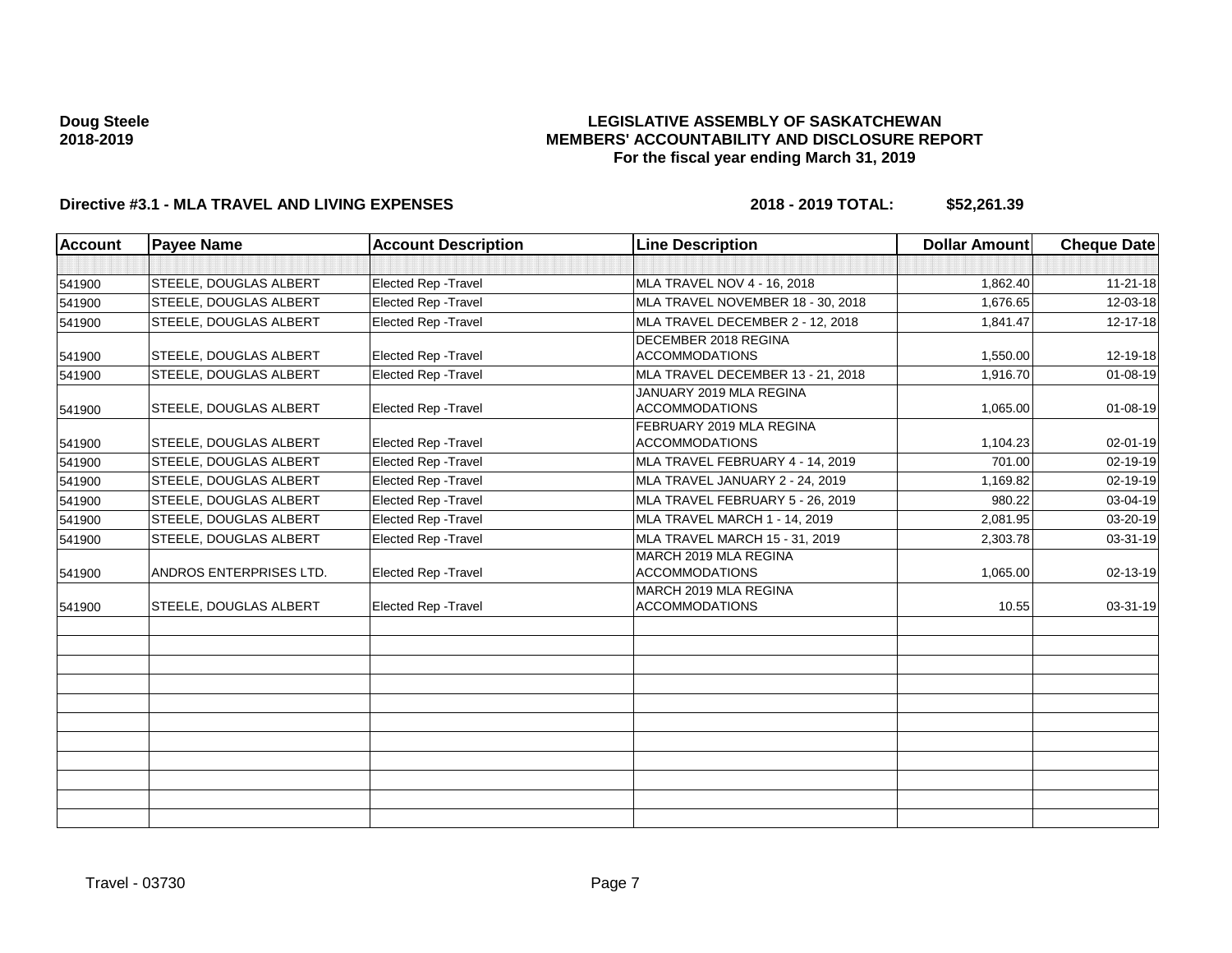## **LEGISLATIVE ASSEMBLY OF SASKATCHEWAN MEMBERS' ACCOUNTABILITY AND DISCLOSURE REPORT For the fiscal year ending March 31, 2019**

| <b>Account</b> | Payee Name | <b>Account Description</b> | <b>Line Description</b> | <b>Dollar Amount</b> | <b>Cheque Date</b> |
|----------------|------------|----------------------------|-------------------------|----------------------|--------------------|
|                |            |                            |                         |                      |                    |
|                |            |                            |                         |                      |                    |
|                |            |                            |                         |                      |                    |
|                |            |                            |                         |                      |                    |
|                |            |                            |                         |                      |                    |
|                |            |                            |                         |                      |                    |
|                |            |                            |                         |                      |                    |
|                |            |                            |                         |                      |                    |
|                |            |                            |                         |                      |                    |
|                |            |                            |                         |                      |                    |
|                |            |                            |                         |                      |                    |
|                |            |                            |                         |                      |                    |
|                |            |                            |                         |                      |                    |
|                |            |                            |                         |                      |                    |
|                |            |                            |                         |                      |                    |
|                |            |                            |                         |                      |                    |
|                |            |                            |                         |                      |                    |
|                |            |                            |                         |                      |                    |
|                |            |                            |                         |                      |                    |
|                |            |                            |                         |                      |                    |
|                |            |                            |                         |                      |                    |
|                |            |                            |                         |                      |                    |
|                |            |                            |                         |                      |                    |
|                |            |                            |                         |                      |                    |
|                |            |                            |                         |                      |                    |
|                |            |                            |                         |                      |                    |
|                |            |                            |                         |                      |                    |
|                |            |                            |                         |                      |                    |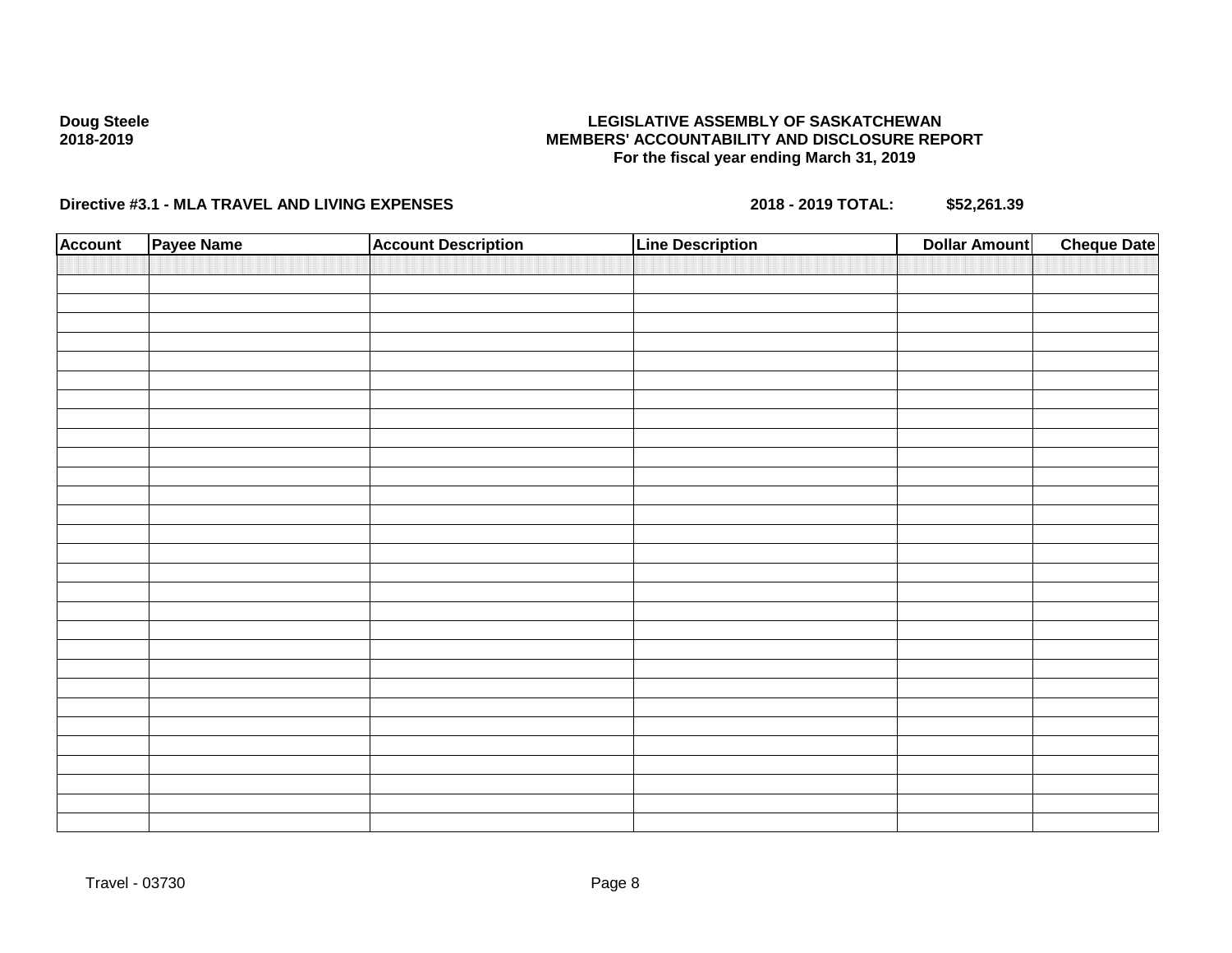## **LEGISLATIVE ASSEMBLY OF SASKATCHEWAN MEMBERS' ACCOUNTABILITY AND DISCLOSURE REPORT For the fiscal year ending March 31, 2019**

| <b>Account</b> | Payee Name | <b>Account Description</b> | <b>Line Description</b> | <b>Dollar Amount</b> | <b>Cheque Date</b> |
|----------------|------------|----------------------------|-------------------------|----------------------|--------------------|
|                |            |                            |                         |                      |                    |
|                |            |                            |                         |                      |                    |
|                |            |                            |                         |                      |                    |
|                |            |                            |                         |                      |                    |
|                |            |                            |                         |                      |                    |
|                |            |                            |                         |                      |                    |
|                |            |                            |                         |                      |                    |
|                |            |                            |                         |                      |                    |
|                |            |                            |                         |                      |                    |
|                |            |                            |                         |                      |                    |
|                |            |                            |                         |                      |                    |
|                |            |                            |                         |                      |                    |
|                |            |                            |                         |                      |                    |
|                |            |                            |                         |                      |                    |
|                |            |                            |                         |                      |                    |
|                |            |                            |                         |                      |                    |
|                |            |                            |                         |                      |                    |
|                |            |                            |                         |                      |                    |
|                |            |                            |                         |                      |                    |
|                |            |                            |                         |                      |                    |
|                |            |                            |                         |                      |                    |
|                |            |                            |                         |                      |                    |
|                |            |                            |                         |                      |                    |
|                |            |                            |                         |                      |                    |
|                |            |                            |                         |                      |                    |
|                |            |                            |                         |                      |                    |
|                |            |                            |                         |                      |                    |
|                |            |                            |                         |                      |                    |
|                |            |                            |                         |                      |                    |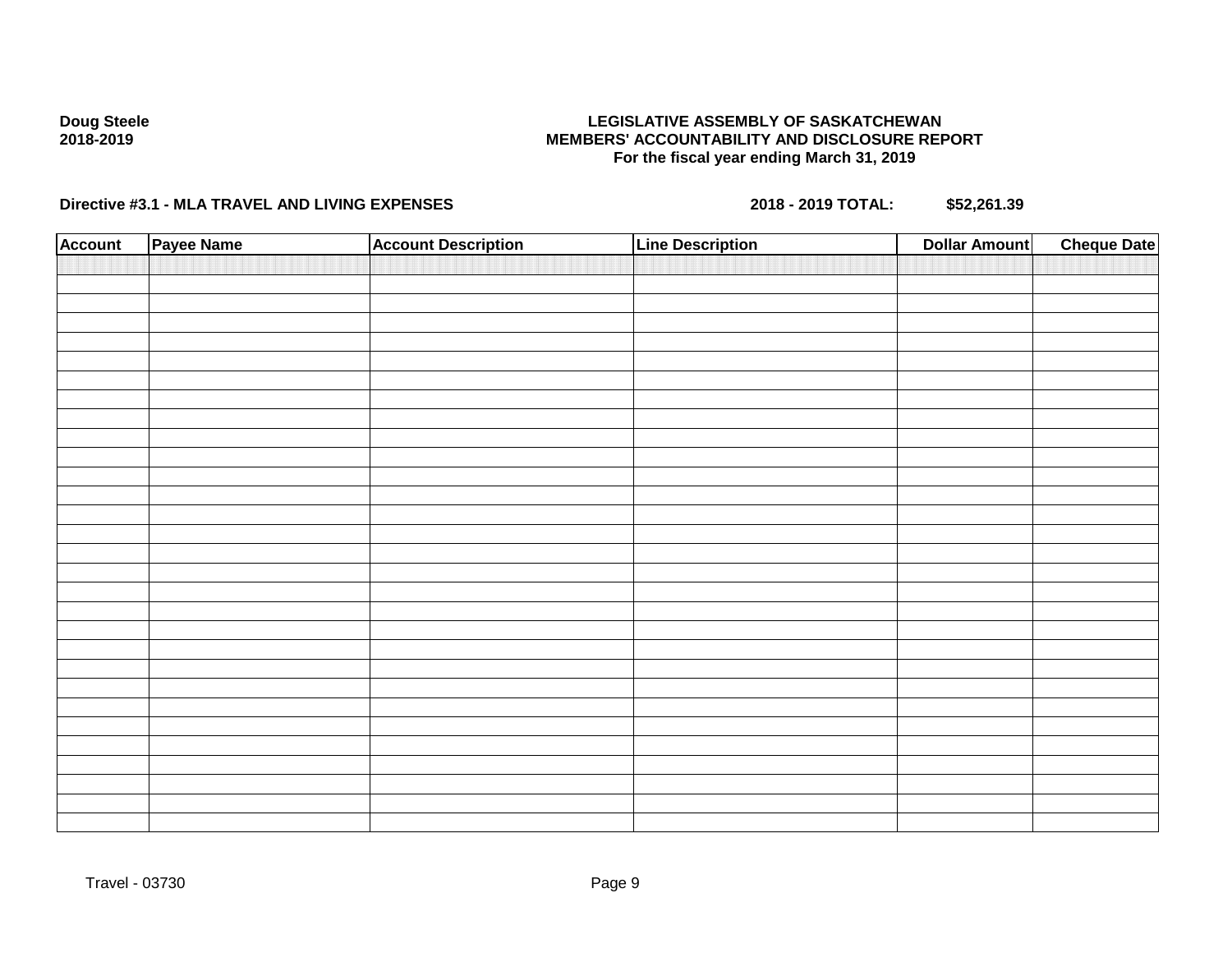## **LEGISLATIVE ASSEMBLY OF SASKATCHEWAN MEMBERS' ACCOUNTABILITY AND DISCLOSURE REPORT For the fiscal year ending March 31, 2019**

| <b>Account</b> | Payee Name | <b>Account Description</b> | <b>Line Description</b> | <b>Dollar Amount</b> | <b>Cheque Date</b> |
|----------------|------------|----------------------------|-------------------------|----------------------|--------------------|
|                |            |                            |                         |                      |                    |
|                |            |                            |                         |                      |                    |
|                |            |                            |                         |                      |                    |
|                |            |                            |                         |                      |                    |
|                |            |                            |                         |                      |                    |
|                |            |                            |                         |                      |                    |
|                |            |                            |                         |                      |                    |
|                |            |                            |                         |                      |                    |
|                |            |                            |                         |                      |                    |
|                |            |                            |                         |                      |                    |
|                |            |                            |                         |                      |                    |
|                |            |                            |                         |                      |                    |
|                |            |                            |                         |                      |                    |
|                |            |                            |                         |                      |                    |
|                |            |                            |                         |                      |                    |
|                |            |                            |                         |                      |                    |
|                |            |                            |                         |                      |                    |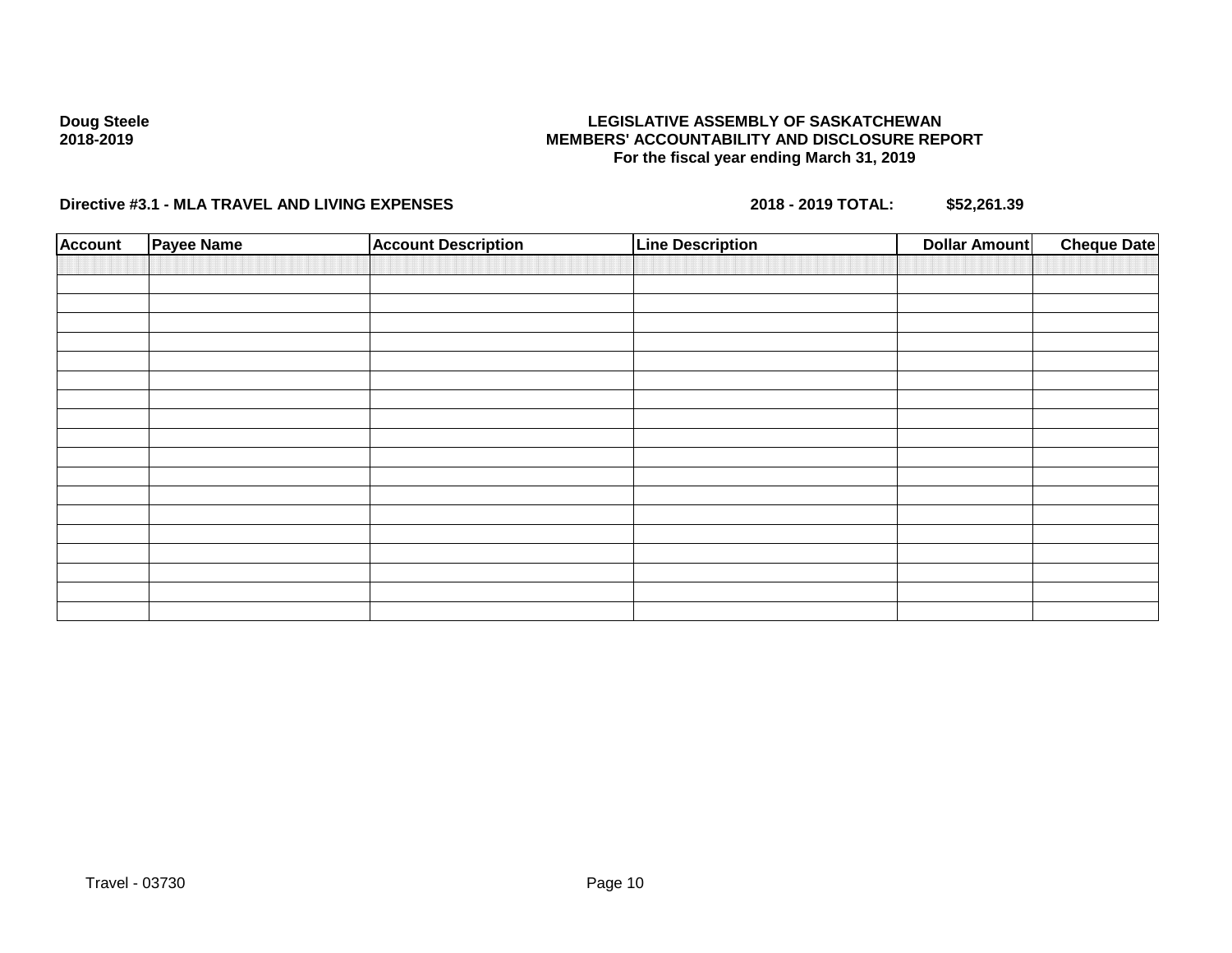## **LEGISLATIVE ASSEMBLY OF SASKATCHEWAN MEMBERS' ACCOUNTABILITY AND DISCLOSURE REPORT For the fiscal year ending March 31, 2019**

| <b>Account</b> | <b>Payee Name</b>                                             | <b>Account Description</b>                | <b>Line Description</b>               | <b>Dollar Amount</b> | <b>Cheque Date</b> |
|----------------|---------------------------------------------------------------|-------------------------------------------|---------------------------------------|----------------------|--------------------|
|                |                                                               |                                           |                                       |                      |                    |
| 522000         | <b>CONDOR ENTERPRISES INC</b>                                 | Rent of Ground, Buildings and Other Space | APRIL 2018 MLA OFFICE RENT            | 1,000.00             | 04-01-18           |
| 522000         | <b>CONDOR ENTERPRISES INC</b>                                 | Rent of Ground, Buildings and Other Space | MAY 2018 MLA OFFICE RENT              | 1,000.00             | 04-16-18           |
| 522000         | <b>CONDOR ENTERPRISES INC</b>                                 | Rent of Ground, Buildings and Other Space | JUNE 2018 MLA OFFICE RENT             | 1,000.00             | 05-18-18           |
| 522000         | <b>CONDOR ENTERPRISES INC</b>                                 | Rent of Ground, Buildings and Other Space | JULY 2018 MLA OFFICE RENT             | 1,000.00             | 06-19-18           |
| 522000         | <b>CONDOR ENTERPRISES INC</b>                                 | Rent of Ground, Buildings and Other Space | AUGUST 2018 MLA OFFICE RENT           | 1,000.00             | 07-18-18           |
| 522000         | <b>CONDOR ENTERPRISES INC</b>                                 | Rent of Ground, Buildings and Other Space | <b>SEPTEMBER 2018 MLA OFFICE RENT</b> | 1,000.00             | 08-17-18           |
| 522000         | CONDOR ENTERPRISES INC                                        | Rent of Ground, Buildings and Other Space | OCTOBER 2018 MLA OFFICE RENT          | 1,000.00             | 09-19-18           |
| 522000         | <b>CONDOR ENTERPRISES INC</b>                                 | Rent of Ground, Buildings and Other Space | NOVEMBER 2018 MLA OFFICE RENT         | 1,000.00             | 10-16-18           |
| 522000         | <b>CONDOR ENTERPRISES INC</b>                                 | Rent of Ground, Buildings and Other Space | DECEMBER 2018 MLA OFFICE RENT         | 1,000.00             | 11-16-18           |
| 522000         | <b>CONDOR ENTERPRISES INC</b>                                 | Rent of Ground, Buildings and Other Space | JANUARY 2019 MLA OFFICE RENT          | 1,000.00             | 12-18-18           |
| 522000         | <b>CONDOR ENTERPRISES INC</b>                                 | Rent of Ground, Buildings and Other Space | FEBRUARY 2019 MLA OFFICE RENT         | 1,000.00             | $01 - 15 - 19$     |
| 522000         | <b>CONDOR ENTERPRISES INC</b><br>MINISTER OF FINANCE-MINISTRY | Rent of Ground, Buildings and Other Space | MAR/19 MLA OFFICE RENT                | 1,000.00             | 02-11-19           |
| 522200         | OF CENTRAL SERVICES                                           | Rent of Photocopiers                      | <b>COPIER CHARGES</b>                 | 100.00               | 12-01-18           |
| 522200         | TOSHIBA OF CANADA LTD.                                        | Rent of Photocopiers                      | <b>COPIER CHARGES</b>                 | 182.33               | $05 - 01 - 18$     |
| 522200         | TOSHIBA OF CANADA LTD.                                        | <b>Rent of Photocopiers</b>               | <b>COPIER CHARGES</b>                 | 187.86               | 05-01-18           |
| 522200         | TOSHIBA OF CANADA LTD.                                        | Rent of Photocopiers                      | <b>COPIER CHARGES</b>                 | 188.53               | 05-07-18           |
| 522200         | <b>TOSHIBA OF CANADA LTD.</b>                                 | Rent of Photocopiers                      | <b>COPIER CHARGES</b>                 | 188.60               | $07 - 01 - 18$     |
| 522200         | TOSHIBA OF CANADA LTD.                                        | Rent of Photocopiers                      | <b>COPIER CHARGES</b>                 | 213.15               | 08-01-18           |
| 522200         | TOSHIBA OF CANADA LTD.                                        | Rent of Photocopiers                      | <b>COPIER CHARGES</b>                 | 200.40               | 09-01-18           |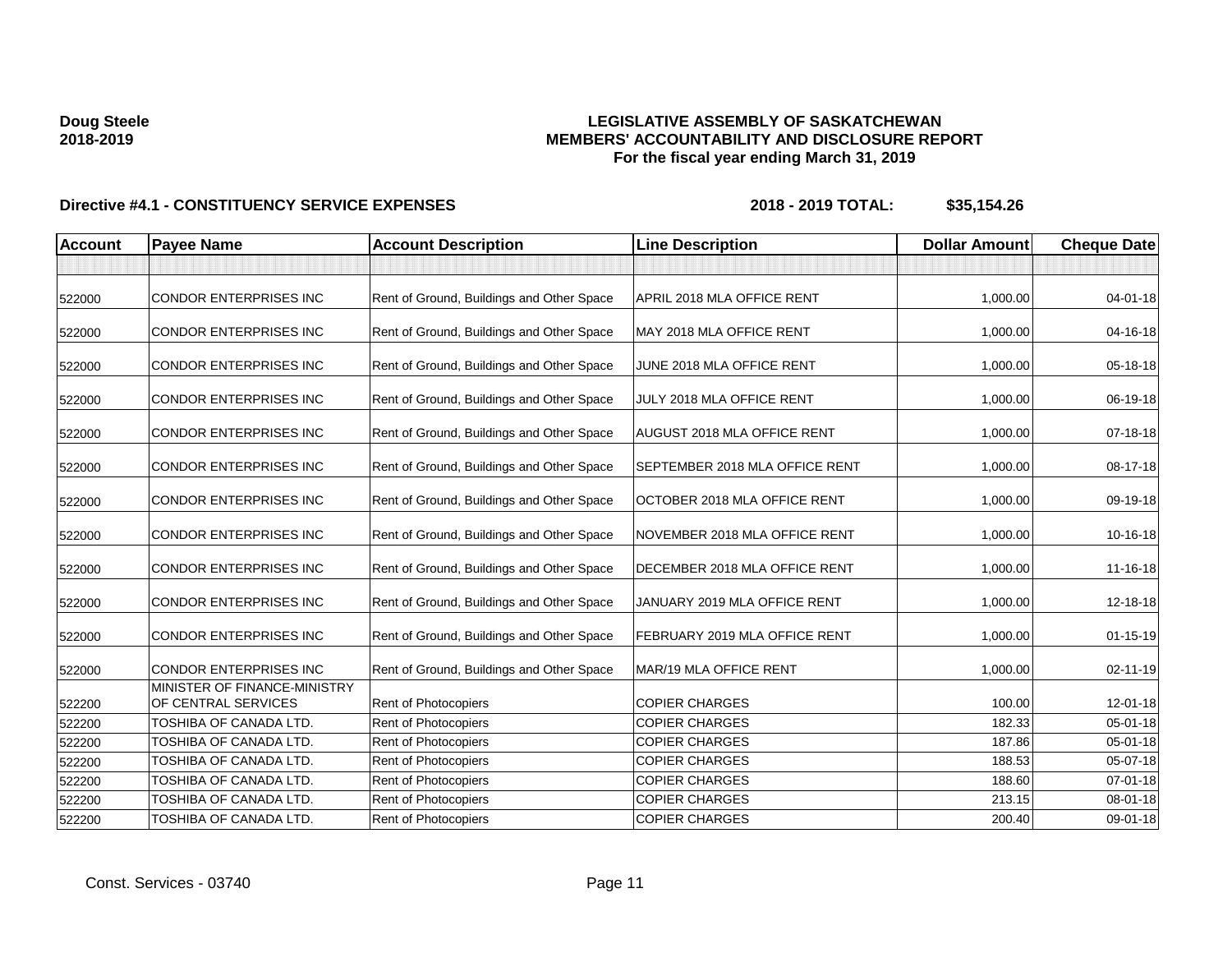## **LEGISLATIVE ASSEMBLY OF SASKATCHEWAN MEMBERS' ACCOUNTABILITY AND DISCLOSURE REPORT For the fiscal year ending March 31, 2019**

| <b>Account</b> | <b>Payee Name</b>              | <b>Account Description</b>           | <b>Line Description</b>                                     | <b>Dollar Amount</b> | <b>Cheque Date</b> |
|----------------|--------------------------------|--------------------------------------|-------------------------------------------------------------|----------------------|--------------------|
|                |                                |                                      |                                                             |                      |                    |
| 522200         | TOSHIBA OF CANADA LTD.         | Rent of Photocopiers                 | <b>COPIER CHARGES</b>                                       | 201.02               | 09-07-18           |
| 522200         | <b>TOSHIBA OF CANADA LTD.</b>  | <b>Rent of Photocopiers</b>          | <b>COPIER CHARGES</b>                                       | 181.46               | 10-08-18           |
| 522200         | TOSHIBA OF CANADA LTD.         | <b>Rent of Photocopiers</b>          | <b>COPIER CHARGES</b>                                       | 198.11               | 12-01-18           |
| 522200         | TOSHIBA OF CANADA LTD.         | Rent of Photocopiers                 | <b>COPIER CHARGES</b>                                       | 201.10               | $01 - 01 - 19$     |
| 522200         | <b>TOSHIBA OF CANADA LTD.</b>  | Rent of Photocopiers                 | <b>COPIER CHARGES</b>                                       | 205.58               | $02 - 01 - 19$     |
| 522200         | TOSHIBA OF CANADA LTD.         | Rent of Photocopiers                 | <b>COPIER CHARGES</b>                                       | 185.74               | 03-01-19           |
| 522200         | TOSHIBA OF CANADA LTD.         | <b>Rent of Photocopiers</b>          | <b>COPIER CHARGES</b>                                       | 165.59               | 03-08-19           |
| 522500         | <b>WESTERN FINANCIAL GROUP</b> | <b>Insurance Premiums</b>            | INSURANCE #CYPRHILL02 2019                                  | 769.56               | 03-01-19           |
| 525000         | STEELE, DOUGLAS ALBERT         | Postal, Courier, Freight and Related | <b>REIMB: POSTAGE</b>                                       | 104.11               | 06-04-18           |
| 525000         | STEELE, DOUGLAS ALBERT         | Postal, Courier, Freight and Related | <b>REIMB: POSTAGE</b>                                       | 267.75               | 12-13-18           |
| 528000         | <b>INTRICATE NETWORKS</b>      | <b>Support Services</b>              | <b>TECHNICAL SERVICE</b>                                    | 50.35                | 10-08-18           |
| 530300         | MARU GROUP CANADA INC.         | Primary Research/Focus group         | AD HOC CONSULTING - BRAND<br><b>HEALTH/TRACKING U&amp;A</b> | 632.98               | 08-01-18           |
| 530300         | <b>MARU GROUP CANADA INC.</b>  | Primary Research/Focus group         | AD HOC CONSULTING-BRAND<br>HEALTH/TRACKING/U&A              | 632.98               | $10 - 01 - 18$     |
| 530300         | <b>MARU GROUP CANADA INC.</b>  | Primary Research/Focus group         | GROUP AD HOC CONSULTING                                     | 632.98               | $11-01-18$         |
| 530300         | <b>MARU GROUP CANADA INC.</b>  | Primary Research/Focus group         | GROUP AD AD CONSULTING                                      | 632.98               | 12-01-18           |
| 530500         | ADCANADA MEDIA INC.            | Media Placement                      | <b>ADVERTISING</b>                                          | 364.71               | 03-28-19           |
| 530500         | <b>CREATIVE FIRE</b>           | Media Placement                      | <b>ADVERTISING</b>                                          | 1,061.20             | 08-17-18           |
| 530500         | <b>CREATIVE FIRE</b>           | Media Placement                      | ADVERTISING                                                 | 2,316.03             | 12-01-18           |
| 530500         | <b>CREATIVE FIRE</b>           | Media Placement                      | <b>ADVERTISING</b>                                          | 1,462.68             | 03-26-19           |
| 530500         | <b>EASTEND ECHO</b>            | Media Placement                      | <b>ADVERTISING</b>                                          | 60.00                | 06-07-18           |
| 530500         | <b>EASTEND ECHO</b>            | Media Placement                      | <b>ADVERTISING</b>                                          | 15.00                | $11-01-18$         |
| 530500         | <b>EASTEND ECHO</b>            | Media Placement                      | <b>ADVERTISING</b>                                          | 15.00                | $01 - 01 - 19$     |
| 530500         | <b>EASTEND ECHO</b>            | Media Placement                      | <b>ADVERTISING</b>                                          | 15.00                | 02-01-19           |
| 530500         | <b>JAMAC PUBLISHING LTD.</b>   | Media Placement                      | <b>ADVERTISING</b>                                          | 99.00                | 04-04-18           |
| 530500         | <b>JAMAC PUBLISHING LTD.</b>   | Media Placement                      | <b>ADVERTISING</b>                                          | 75.00                | $05 - 01 - 18$     |
| 530500         | <b>JAMAC PUBLISHING LTD.</b>   | Media Placement                      | <b>ADVERTISING</b>                                          | 75.00                | 05-23-18           |
| 530500         | <b>JAMAC PUBLISHING LTD.</b>   | Media Placement                      | <b>ADVERTISING</b>                                          | 62.00                | 06-13-18           |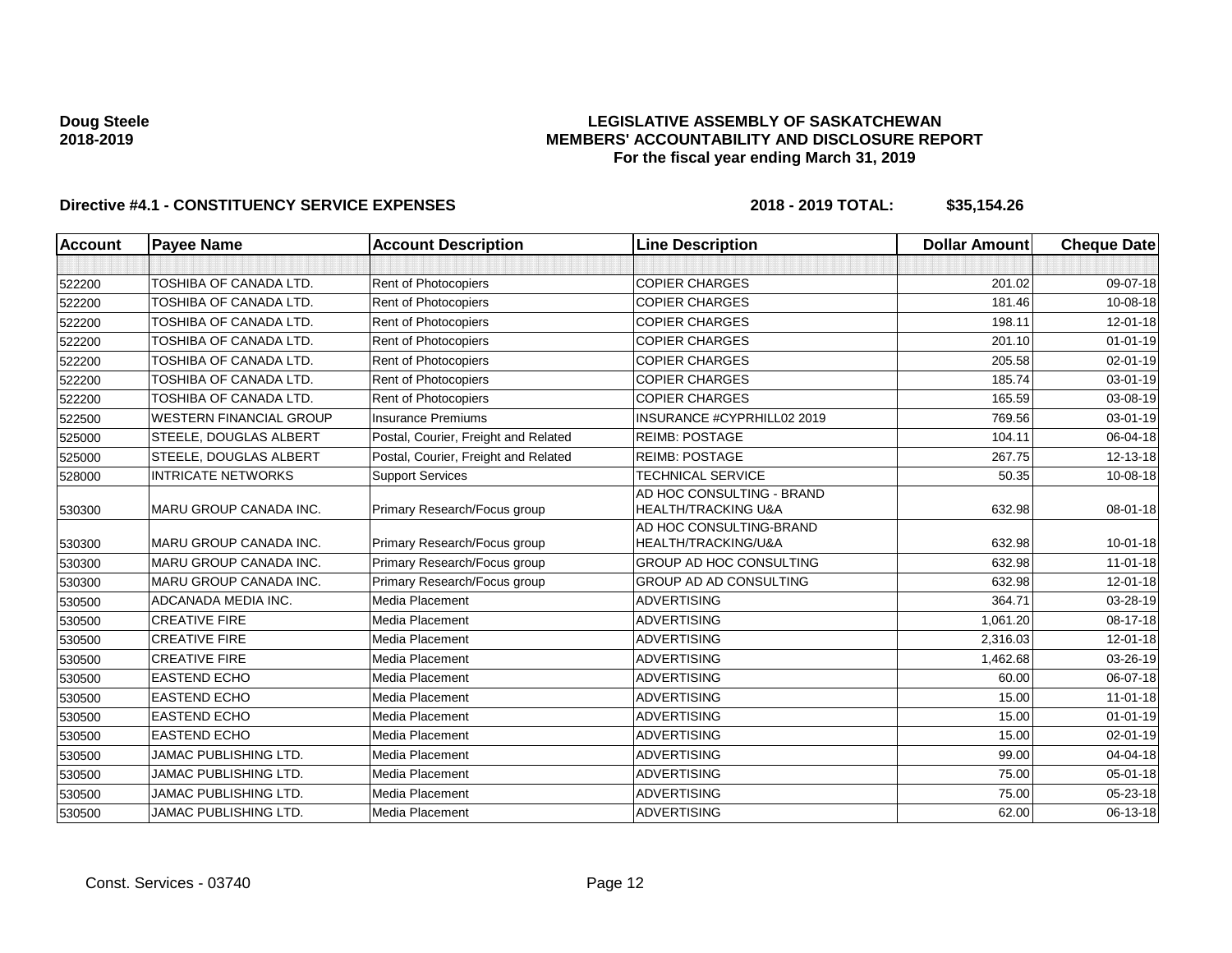## **LEGISLATIVE ASSEMBLY OF SASKATCHEWAN MEMBERS' ACCOUNTABILITY AND DISCLOSURE REPORT For the fiscal year ending March 31, 2019**

| <b>Account</b> | <b>Payee Name</b>                                 | <b>Account Description</b> | <b>Line Description</b> | <b>Dollar Amount</b> | <b>Cheque Date</b> |
|----------------|---------------------------------------------------|----------------------------|-------------------------|----------------------|--------------------|
|                |                                                   |                            |                         |                      |                    |
| 530500         | <b>JAMAC PUBLISHING LTD.</b>                      | Media Placement            | <b>ADVERTISING</b>      | 75.00                | 08-01-18           |
| 530500         | <b>JAMAC PUBLISHING LTD.</b>                      | Media Placement            | <b>ADVERTISING</b>      | 75.00                | 08-22-18           |
| 530500         | <b>JAMAC PUBLISHING LTD.</b>                      | Media Placement            | <b>ADVERTISING</b>      | 75.00                | $10 - 01 - 18$     |
| 530500         | <b>JAMAC PUBLISHING LTD.</b>                      | Media Placement            | <b>ADVERTISING</b>      | 75.00                | 10-10-18           |
| 530500         | <b>JAMAC PUBLISHING LTD.</b>                      | Media Placement            | <b>ADVERTISING</b>      | 75.00                | $11-01-18$         |
| 530500         | <b>JAMAC PUBLISHING LTD.</b>                      | Media Placement            | <b>ADVERTISING</b>      | 75.00                | 11-07-18           |
| 530500         | <b>JAMAC PUBLISHING LTD.</b>                      | Media Placement            | <b>ADVERTISING</b>      | 75.00                | 12-01-18           |
| 530500         | <b>JAMAC PUBLISHING LTD.</b>                      | Media Placement            | <b>ADVERTISING</b>      | 109.00               | $01 - 01 - 19$     |
| 530500         | <b>JAMAC PUBLISHING LTD.</b>                      | Media Placement            | <b>ADVERTISING</b>      | 39.60                | $01-02-19$         |
| 530500         | <b>JAMAC PUBLISHING LTD.</b>                      | Media Placement            | <b>ADVERTISING</b>      | 75.00                | 02-01-19           |
| 530500         | <b>JAMAC PUBLISHING LTD.</b>                      | Media Placement            | <b>ADVERTISING</b>      | 75.00                | 02-01-19           |
| 530500         | JAMAC PUBLISHING LTD.                             | Media Placement            | <b>ADVERTISING</b>      | 75.00                | 02-04-19           |
| 530500         | <b>JAMAC PUBLISHING LTD.</b>                      | Media Placement            | <b>ADVERTISING</b>      | 75.00                | 02-13-19           |
| 530500         | <b>JAMAC PUBLISHING LTD.</b>                      | Media Placement            | <b>ADVERTISING</b>      | 75.00                | 03-01-19           |
| 530500         | <b>JAMAC PUBLISHING LTD.</b>                      | Media Placement            | <b>ADVERTISING</b>      | 75.00                | 03-13-19           |
| 530500         | <b>JAMAC PUBLISHING LTD.</b>                      | Media Placement            | <b>ADVERTISING</b>      | 75.00                | 03-27-19           |
| 530500         | KREATIVE KIDZ EARLY LEARNING<br><b>CENTRE INC</b> | <b>Media Placement</b>     | <b>ADVERTISING</b>      | 75.00                | 10-01-18           |
| 530500         | <b>MAPLE CREEK NEWS TIMES</b>                     | Media Placement            | <b>ADVERTISING</b>      | 200.00               | 05-01-18           |
| 530500         | MAPLE CREEK NEWS TIMES                            | Media Placement            | <b>ADVERTISING</b>      | 59.50                | 08-01-18           |
| 530500         | <b>MAPLE CREEK NEWS TIMES</b>                     | Media Placement            | <b>ADVERTISING</b>      | 70.00                | 09-01-18           |
| 530500         | <b>MAPLE CREEK NEWS TIMES</b>                     | Media Placement            | <b>ADVERTISING</b>      | 80.00                | $10 - 01 - 18$     |
| 530500         | MAPLE CREEK NEWS TIMES                            | Media Placement            | <b>ADVERTISING</b>      | 25.00                | $11 - 01 - 18$     |
| 530500         | MAPLE CREEK NEWS TIMES                            | Media Placement            | <b>ADVERTISING</b>      | 197.00               | 12-01-18           |
| 530500         | MAPLE CREEK NEWS TIMES                            | Media Placement            | <b>ADVERTISING</b>      | 73.50                | $01 - 01 - 19$     |
| 530500         | <b>MAPLE CREEK NEWS TIMES</b>                     | Media Placement            | <b>ADVERTISING</b>      | 90.00                | 02-01-19           |
| 530500         | MAPLE CREEK NEWS TIMES                            | Media Placement            | <b>ADVERTISING</b>      | 195.00               | 03-01-19           |
| 530500         | <b>MAPLE CREEK NEWS TIMES</b>                     | Media Placement            | <b>ADVERTISING</b>      | 413.28               | 03-31-19           |
| 530500         | <b>MEDICINE HAT NEWS</b>                          | Media Placement            | <b>ADVERTISING</b>      | 300.00               | 06-01-18           |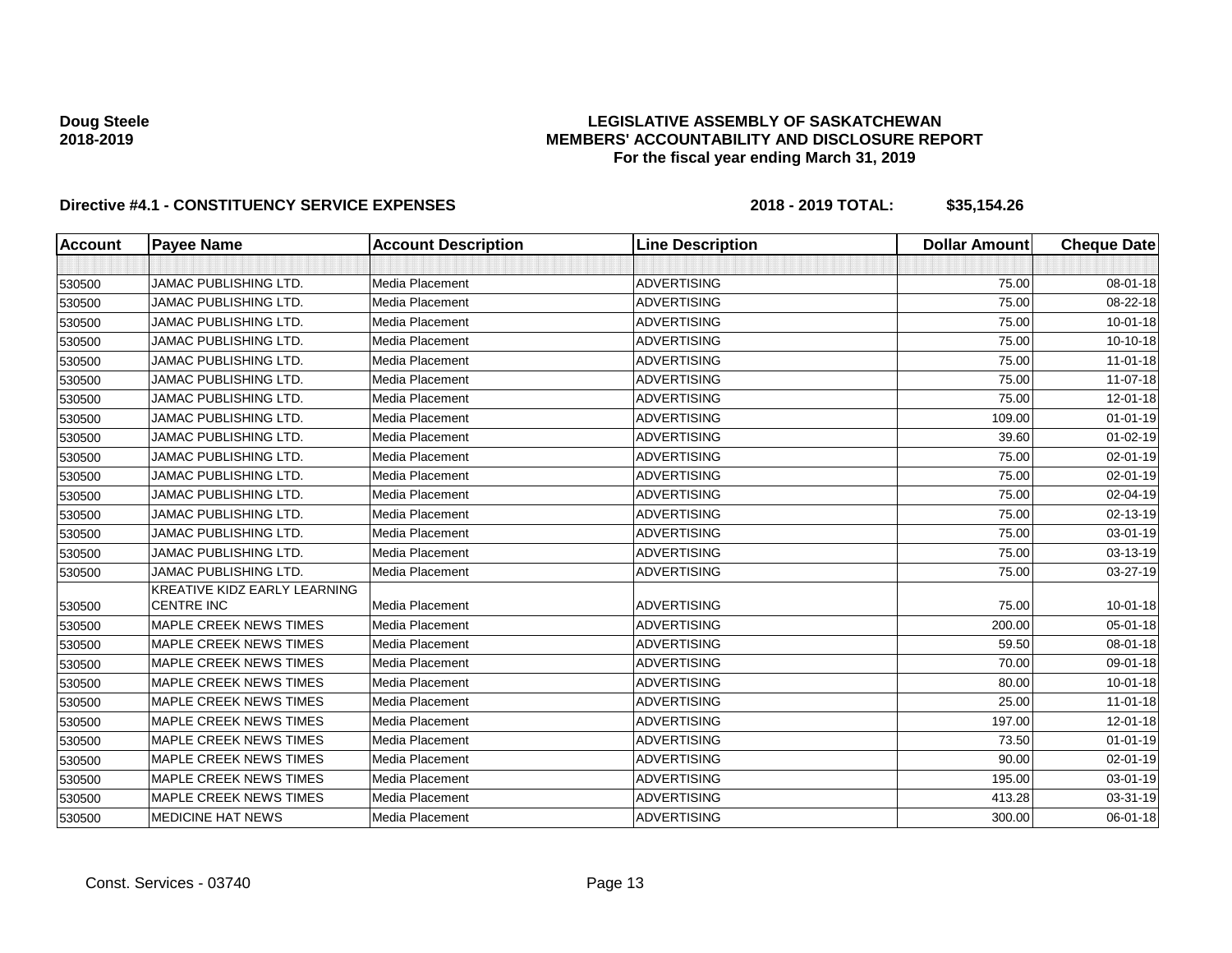## **LEGISLATIVE ASSEMBLY OF SASKATCHEWAN MEMBERS' ACCOUNTABILITY AND DISCLOSURE REPORT For the fiscal year ending March 31, 2019**

| <b>Account</b> | <b>Payee Name</b>           | <b>Account Description</b> | <b>Line Description</b>      | <b>Dollar Amount</b> | <b>Cheque Date</b> |
|----------------|-----------------------------|----------------------------|------------------------------|----------------------|--------------------|
|                |                             |                            |                              |                      |                    |
| 530500         | <b>MEDICINE HAT NEWS</b>    | Media Placement            | <b>ADVERTISING</b>           | 75.00                | $07 - 01 - 18$     |
| 530500         | <b>MEDICINE HAT NEWS</b>    | Media Placement            | <b>ADVERTISING</b>           | 300.00               | 09-01-18           |
| 530500         | <b>MEDICINE HAT NEWS</b>    | Media Placement            | <b>ADVERTISING</b>           | 300.00               | $11-01-18$         |
| 530500         | <b>MEDICINE HAT NEWS</b>    | Media Placement            | <b>ADVERTISING</b>           | 310.00               | $02 - 01 - 19$     |
| 530500         | <b>MEDICINE HAT NEWS</b>    | Media Placement            | <b>ADVERTISING</b>           | 60.00                | 02-01-19           |
| 530500         | <b>RENO READER</b>          | Media Placement            | <b>ADVERTISING</b>           | 110.00               | 05-01-18           |
| 530500         | <b>RENO READER</b>          | Media Placement            | <b>ADVERTISING</b>           | 10.00                | 06-01-18           |
| 530500         | <b>RENO READER</b>          | Media Placement            | <b>ADVERTISING</b>           | 10.00                | $11 - 01 - 18$     |
| 530500         | <b>RENO READER</b>          | Media Placement            | <b>ADVERTISING</b>           | 22.75                | 12-05-18           |
| 530500         | <b>RENO READER</b>          | Media Placement            | <b>ADVERTISING</b>           | 20.00                | $02 - 01 - 19$     |
| 530500         | <b>RENO READER</b>          | Media Placement            | <b>ADVERTISING</b>           | 440.00               | 02-01-19           |
| 530500         | SHAUNAVON STANDARD          | Media Placement            | <b>ADVERTISING</b>           | 60.00                | $05 - 01 - 18$     |
| 530500         | <b>SHAUNAVON STANDARD</b>   | Media Placement            | <b>ADVERTISING</b>           | 140.00               | $07 - 01 - 18$     |
| 530500         | SHAUNAVON STANDARD          | Media Placement            | <b>ADVERTISING</b>           | 189.00               | 08-01-18           |
| 530500         | <b>SHAUNAVON STANDARD</b>   | Media Placement            | <b>ADVERTISING</b>           | 80.10                | 09-01-18           |
| 530500         | <b>SHAUNAVON STANDARD</b>   | Media Placement            | <b>ADVERTISING</b>           | 45.00                | 10-01-18           |
| 530500         | <b>SHAUNAVON STANDARD</b>   | Media Placement            | <b>ADVERTISING</b>           | 35.00                | $11-01-18$         |
| 530500         | <b>SHAUNAVON STANDARD</b>   | Media Placement            | <b>ADVERTISING</b>           | 35.00                | $12 - 01 - 18$     |
| 530500         | SHAUNAVON STANDARD          | Media Placement            | <b>ADVERTISING</b>           | 70.00                | $01 - 01 - 19$     |
| 530500         | <b>SHAUNAVON STANDARD</b>   | Media Placement            | <b>ADVERTISING</b>           | 145.89               | 02-01-19           |
| 530500         | <b>SHAUNAVON STANDARD</b>   | Media Placement            | <b>ADVERTISING</b>           | 113.27               | 03-01-19           |
| 530500         | <b>SHAUNAVON STANDARD</b>   | Media Placement            | <b>ADVERTISING</b>           | 157.79               | 03-31-19           |
| 530500         | SIGN HERE SIGNS & PRINTING  | Media Placement            | <b>ADVERTISING</b>           | 79.45                | 08-01-18           |
| 530900         | STEELE, DOUGLAS ALBERT      | <b>Promotional Items</b>   | <b>REIMB: WREATH</b>         | 50.00                | 12-01-18           |
| 530900         | STEELE, DOUGLAS ALBERT      | <b>Promotional Items</b>   | <b>REIMB: GREETING CARDS</b> | 56.65                | $01 - 01 - 19$     |
| 530900         | TREASURE HOUSE IMPORTS LTD. | <b>Promotional Items</b>   | PROVINCIAL PINS              | 215.00               | 11-08-18           |
| 542000         | <b>WEDRICK, TWILA</b>       | Travel                     | C.A. TRAVEL APRIL 18, 2018   | 100.59               | 04-18-18           |
| 542000         | <b>WEDRICK, TWILA</b>       | Travel                     | C.A. TRAVEL AUGUST 27, 2018  | 153.20               | $10 - 01 - 18$     |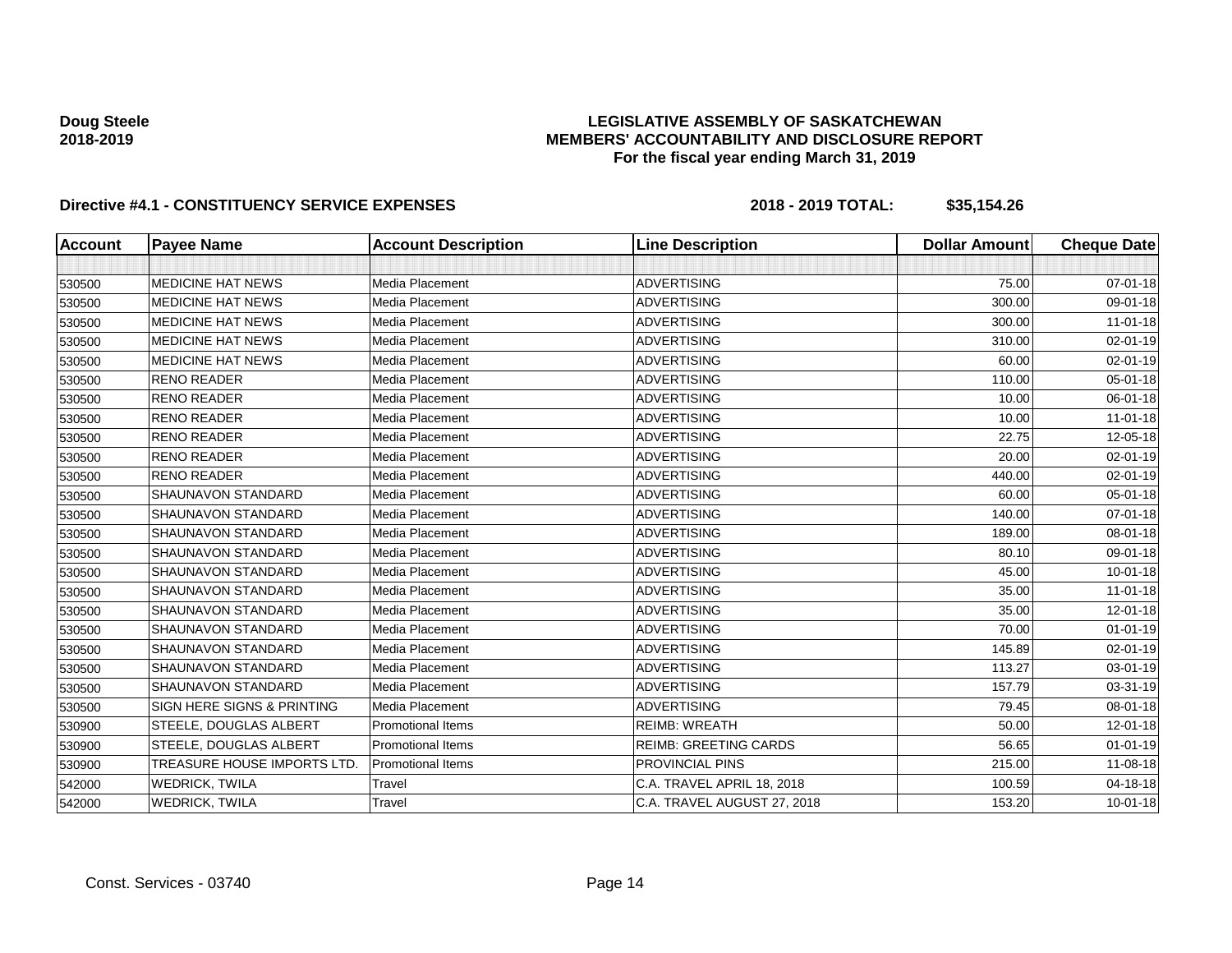## **LEGISLATIVE ASSEMBLY OF SASKATCHEWAN MEMBERS' ACCOUNTABILITY AND DISCLOSURE REPORT For the fiscal year ending March 31, 2019**

| Account | <b>Payee Name</b>             | <b>Account Description</b>         | <b>Line Description</b>             | <b>Dollar Amount</b> | <b>Cheque Date</b> |
|---------|-------------------------------|------------------------------------|-------------------------------------|----------------------|--------------------|
|         |                               |                                    |                                     |                      |                    |
|         |                               |                                    | C.A. TRAVEL SEPTEMBER 21 - OCTOBER  |                      |                    |
| 542000  | <b>WEDRICK, TWILA</b>         | Travel                             | 23, 2018                            | 462.52               | $11-01-18$         |
| 542000  | <b>WEDRICK, TWILA</b>         | Travel                             | C.A. TRAVEL NOVEMBER 8, 2018        | 100.68               | 11-08-18           |
| 542000  | <b>WEDRICK, TWILA</b>         | Travel                             | C.A. TRAVEL NOVEMBER 21, 2018       | 333.78               | $12 - 01 - 18$     |
|         |                               |                                    | C.A. TRAVEL & EXPENSES DECEMBER 4 & |                      |                    |
| 542000  | <b>WEDRICK, TWILA</b>         | Travel                             | 5, 2018                             | 174.15               | 12-05-18           |
|         |                               |                                    | C.A. TRAVEL FEBRUARY 22 - MARCH 20, |                      |                    |
| 542000  | <b>WEDRICK, TWILA</b>         | Travel                             | 2019                                | 463.48               | 03-20-19           |
| 542000  | <b>WEDRICK, TWILA</b>         | Travel                             | C.A. TRAVEL/MISC OFFICE SUPPLIES    | 220.41               | 03-28-19           |
|         |                               |                                    | <b>SUBSCRIPTION CYPRESS HILLS</b>   |                      |                    |
| 550200  | <b>BURSTALL MAINSTREETER</b>  | Books, Mags and Ref Materials      | <b>CONSTITUENCY</b>                 | 130.00               | $12 - 01 - 18$     |
| 550200  | <b>BURSTALL MAINSTREETER</b>  | Books, Mags and Ref Materials      | SUBSCRIPTION DOUG STEELE, MLA       | 130.00               | $01 - 01 - 19$     |
| 550200  | <b>JAMAC PUBLISHING LTD.</b>  | Books, Mags and Ref Materials      | SUBSCRIPTION DOUG STEELE, MLA       | 28.00                | $01 - 01 - 19$     |
| 550200  | <b>MAPLE CREEK NEWS TIMES</b> | Books, Mags and Ref Materials      | SUBSCRIPTION DOUG STEELE, MLA       | 47.00                | $03 - 01 - 19$     |
| 555000  | <b>STAPLES BUSINESS DEPOT</b> | <b>Other Material and Supplies</b> | 105714 OFFICE SUPPLIES              | 130.48               | 06-11-18           |
| 555000  | <b>STAPLES BUSINESS DEPOT</b> | Other Material and Supplies        | 105714 OFFICE SUPPLIES              | 21.03                | $08 - 01 - 18$     |
| 555000  | <b>STAPLES BUSINESS DEPOT</b> | Other Material and Supplies        | 105714 OFFICE SUPPLIES              | 58.44                | $08 - 01 - 18$     |
| 555000  | <b>STAPLES BUSINESS DEPOT</b> | Other Material and Supplies        | 97683 OFFICE SUPPLIES               | 136.49               | 12-04-18           |
| 555000  | <b>STAPLES BUSINESS DEPOT</b> | <b>Other Material and Supplies</b> | 105714 IPADS/OFFICE CHAIRS/SUPPLIES | 67.75                | $02 - 01 - 19$     |
|         |                               |                                    | 105714 SOFTWARE/MISC OFFICE         |                      |                    |
| 555000  | <b>STAPLES BUSINESS DEPOT</b> | Other Material and Supplies        | <b>SUPPLIES</b>                     | 134.90               | 03-27-19           |
| 555000  | <b>STEELE, DOUGLAS ALBERT</b> | Other Material and Supplies        | <b>REIMB: MISC OFFICE SUPPLIES</b>  | 11.00                | 06-06-18           |
| 555000  | STEELE, DOUGLAS ALBERT        | <b>Other Material and Supplies</b> | <b>REIMB: MISC OFFICE SUPPLIES</b>  | 27.68                | 07-05-18           |
| 555000  | STEELE, DOUGLAS ALBERT        | Other Material and Supplies        | REIMB: MISC OFFICE SUPPLIES         | 15.43                | 09-17-18           |
| 555000  | STEELE, DOUGLAS ALBERT        | Other Material and Supplies        | <b>REIMB: BOTTLED WATER</b>         | 11.00                | 03-01-19           |
| 555000  | <b>WEDRICK, TWILA</b>         | Other Material and Supplies        | <b>BOTTLED WATER</b>                | 11.00                | $11-01-18$         |
| 555000  | <b>WEDRICK, TWILA</b>         | Other Material and Supplies        | <b>OFFICE SUPPLIES</b>              | 99.63                | $12 - 05 - 18$     |
| 555000  | <b>WEDRICK, TWILA</b>         | <b>Other Material and Supplies</b> | <b>OFFICE SUPPLIES</b>              | 16.07                | 03-28-19           |
|         |                               |                                    | 105714 SOFTWARE/MISC OFFICE         |                      |                    |
| 564600  | <b>STAPLES BUSINESS DEPOT</b> | Computer Software - Exp            | <b>SUPPLIES</b>                     | 95.39                | 03-27-19           |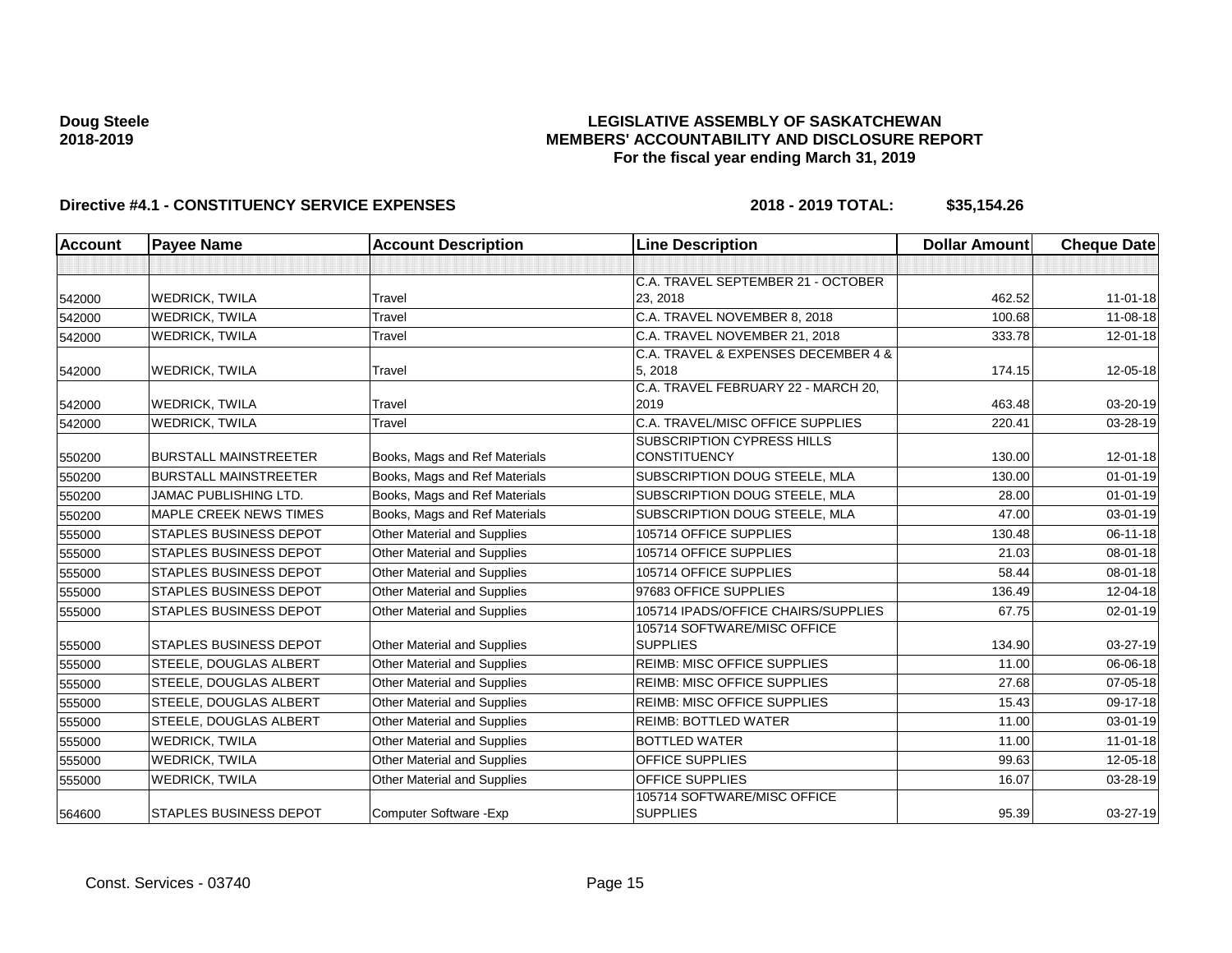## **LEGISLATIVE ASSEMBLY OF SASKATCHEWAN MEMBERS' ACCOUNTABILITY AND DISCLOSURE REPORT For the fiscal year ending March 31, 2019**

| <b>Account</b> | <b>Payee Name</b>             | <b>Account Description</b>           | <b>Line Description</b>             | <b>Dollar Amount</b> | <b>Cheque Date</b> |
|----------------|-------------------------------|--------------------------------------|-------------------------------------|----------------------|--------------------|
|                |                               |                                      |                                     |                      |                    |
| 565200         | <b>STAPLES BUSINESS DEPOT</b> | Office Furniture and Equipment - Exp | 105714 IPADS/OFFICE CHAIRS/SUPPLIES | 1,923.60             | 02-01-19           |
|                |                               |                                      |                                     |                      |                    |
|                |                               |                                      |                                     |                      |                    |
|                |                               |                                      |                                     |                      |                    |
|                |                               |                                      |                                     |                      |                    |
|                |                               |                                      |                                     |                      |                    |
|                |                               |                                      |                                     |                      |                    |
|                |                               |                                      |                                     |                      |                    |
|                |                               |                                      |                                     |                      |                    |
|                |                               |                                      |                                     |                      |                    |
|                |                               |                                      |                                     |                      |                    |
|                |                               |                                      |                                     |                      |                    |
|                |                               |                                      |                                     |                      |                    |
|                |                               |                                      |                                     |                      |                    |
|                |                               |                                      |                                     |                      |                    |
|                |                               |                                      |                                     |                      |                    |
|                |                               |                                      |                                     |                      |                    |
|                |                               |                                      |                                     |                      |                    |
|                |                               |                                      |                                     |                      |                    |
|                |                               |                                      |                                     |                      |                    |
|                |                               |                                      |                                     |                      |                    |
|                |                               |                                      |                                     |                      |                    |
|                |                               |                                      |                                     |                      |                    |
|                |                               |                                      |                                     |                      |                    |
|                |                               |                                      |                                     |                      |                    |
|                |                               |                                      |                                     |                      |                    |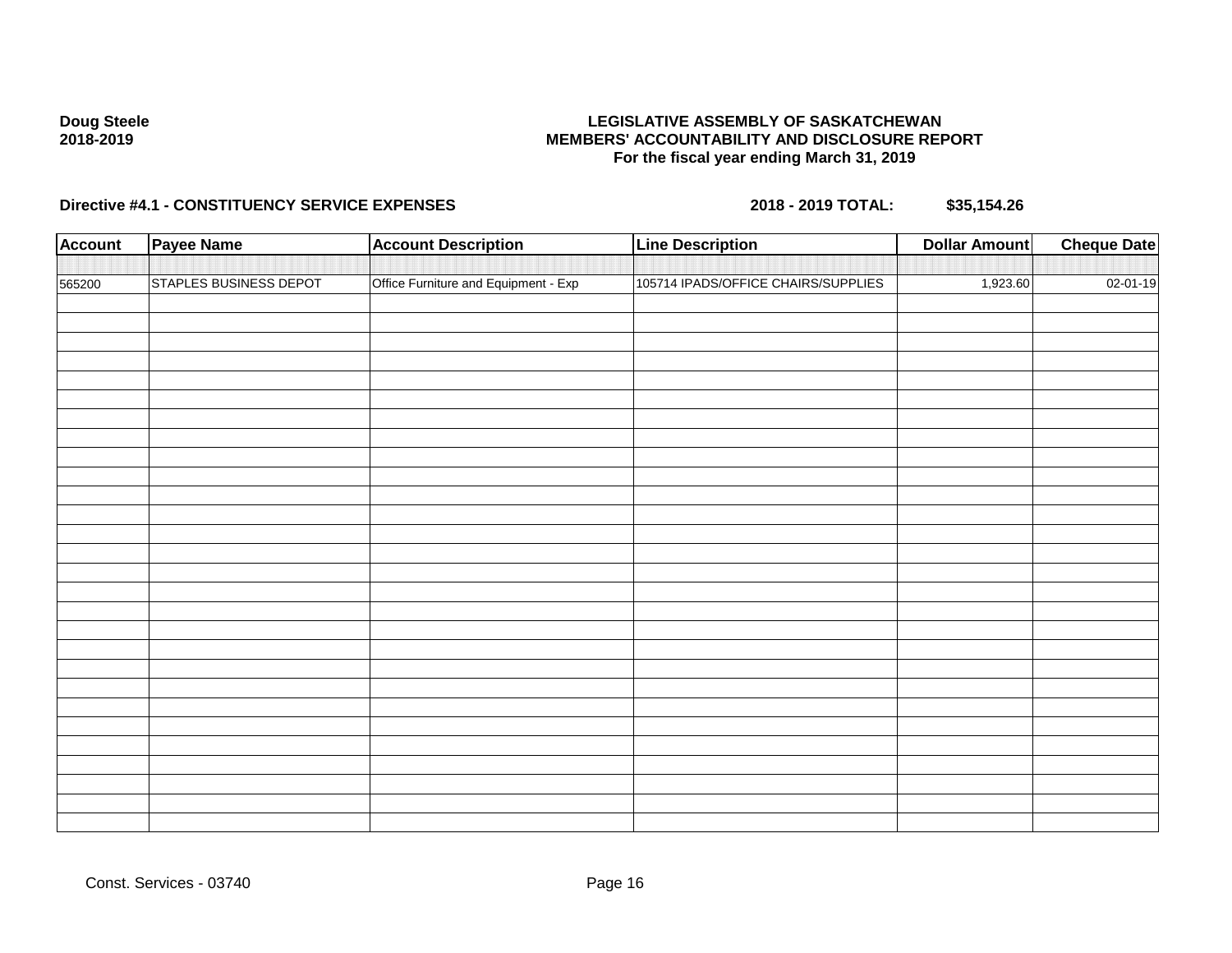## **LEGISLATIVE ASSEMBLY OF SASKATCHEWAN MEMBERS' ACCOUNTABILITY AND DISCLOSURE REPORT For the fiscal year ending March 31, 2019**

| <b>Account</b> | Payee Name | <b>Account Description</b> | <b>Line Description</b> | <b>Cheque Date</b><br><b>Dollar Amount</b> |
|----------------|------------|----------------------------|-------------------------|--------------------------------------------|
|                |            |                            |                         |                                            |
|                |            |                            |                         |                                            |
|                |            |                            |                         |                                            |
|                |            |                            |                         |                                            |
|                |            |                            |                         |                                            |
|                |            |                            |                         |                                            |
|                |            |                            |                         |                                            |
|                |            |                            |                         |                                            |
|                |            |                            |                         |                                            |
|                |            |                            |                         |                                            |
|                |            |                            |                         |                                            |
|                |            |                            |                         |                                            |
|                |            |                            |                         |                                            |
|                |            |                            |                         |                                            |
|                |            |                            |                         |                                            |
|                |            |                            |                         |                                            |
|                |            |                            |                         |                                            |
|                |            |                            |                         |                                            |
|                |            |                            |                         |                                            |
|                |            |                            |                         |                                            |
|                |            |                            |                         |                                            |
|                |            |                            |                         |                                            |
|                |            |                            |                         |                                            |
|                |            |                            |                         |                                            |
|                |            |                            |                         |                                            |
|                |            |                            |                         |                                            |
|                |            |                            |                         |                                            |
|                |            |                            |                         |                                            |
|                |            |                            |                         |                                            |
|                |            |                            |                         |                                            |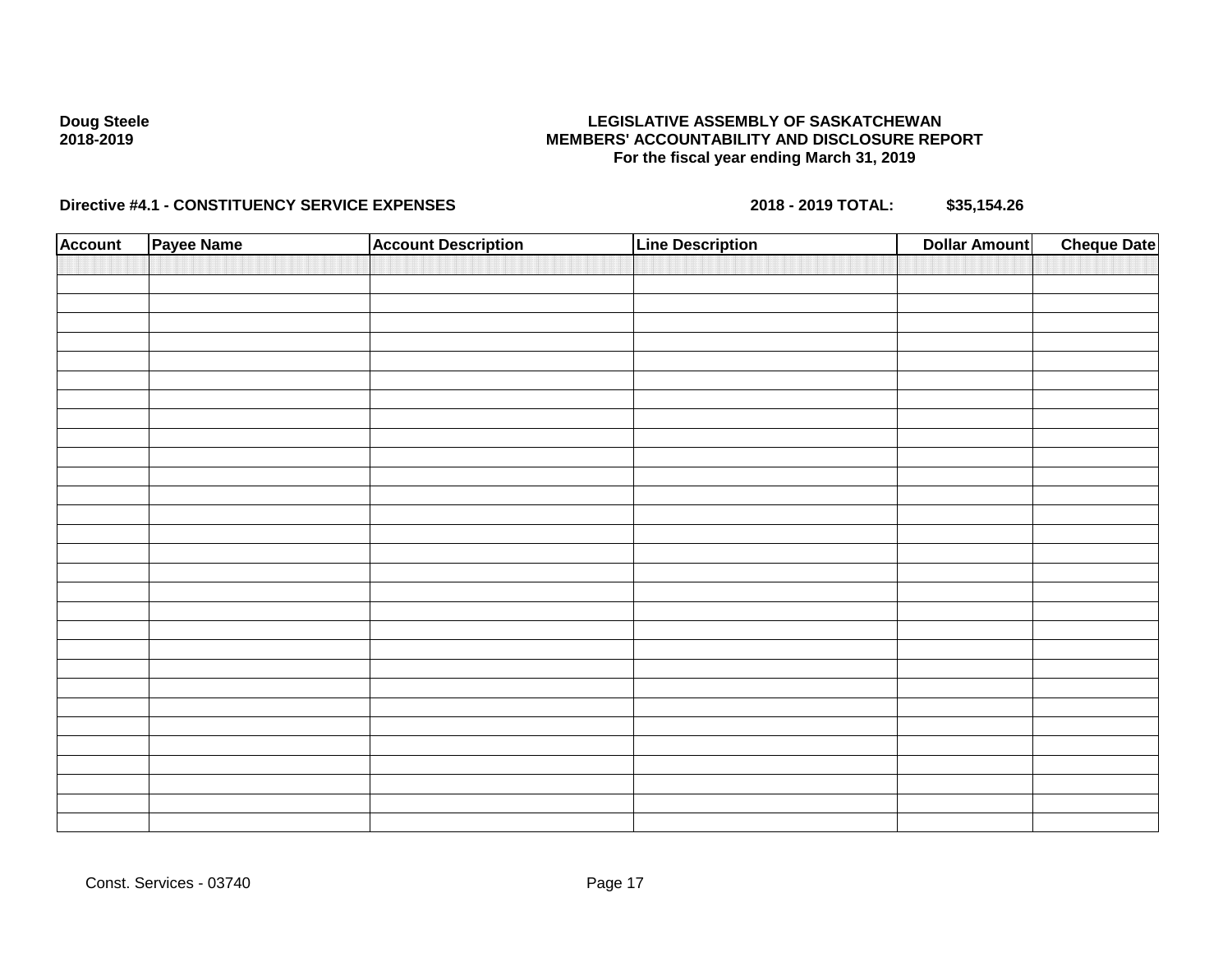## **LEGISLATIVE ASSEMBLY OF SASKATCHEWAN MEMBERS' ACCOUNTABILITY AND DISCLOSURE REPORT For the fiscal year ending March 31, 2019**

| <b>Account</b> | <b>Payee Name</b> | <b>Account Description</b> | <b>Line Description</b> | <b>Dollar Amount</b> | <b>Cheque Date</b> |
|----------------|-------------------|----------------------------|-------------------------|----------------------|--------------------|
|                |                   |                            |                         |                      |                    |
|                |                   |                            |                         |                      |                    |
|                |                   |                            |                         |                      |                    |
|                |                   |                            |                         |                      |                    |
|                |                   |                            |                         |                      |                    |
|                |                   |                            |                         |                      |                    |
|                |                   |                            |                         |                      |                    |
|                |                   |                            |                         |                      |                    |
|                |                   |                            |                         |                      |                    |
|                |                   |                            |                         |                      |                    |
|                |                   |                            |                         |                      |                    |
|                |                   |                            |                         |                      |                    |
|                |                   |                            |                         |                      |                    |
|                |                   |                            |                         |                      |                    |
|                |                   |                            |                         |                      |                    |
|                |                   |                            |                         |                      |                    |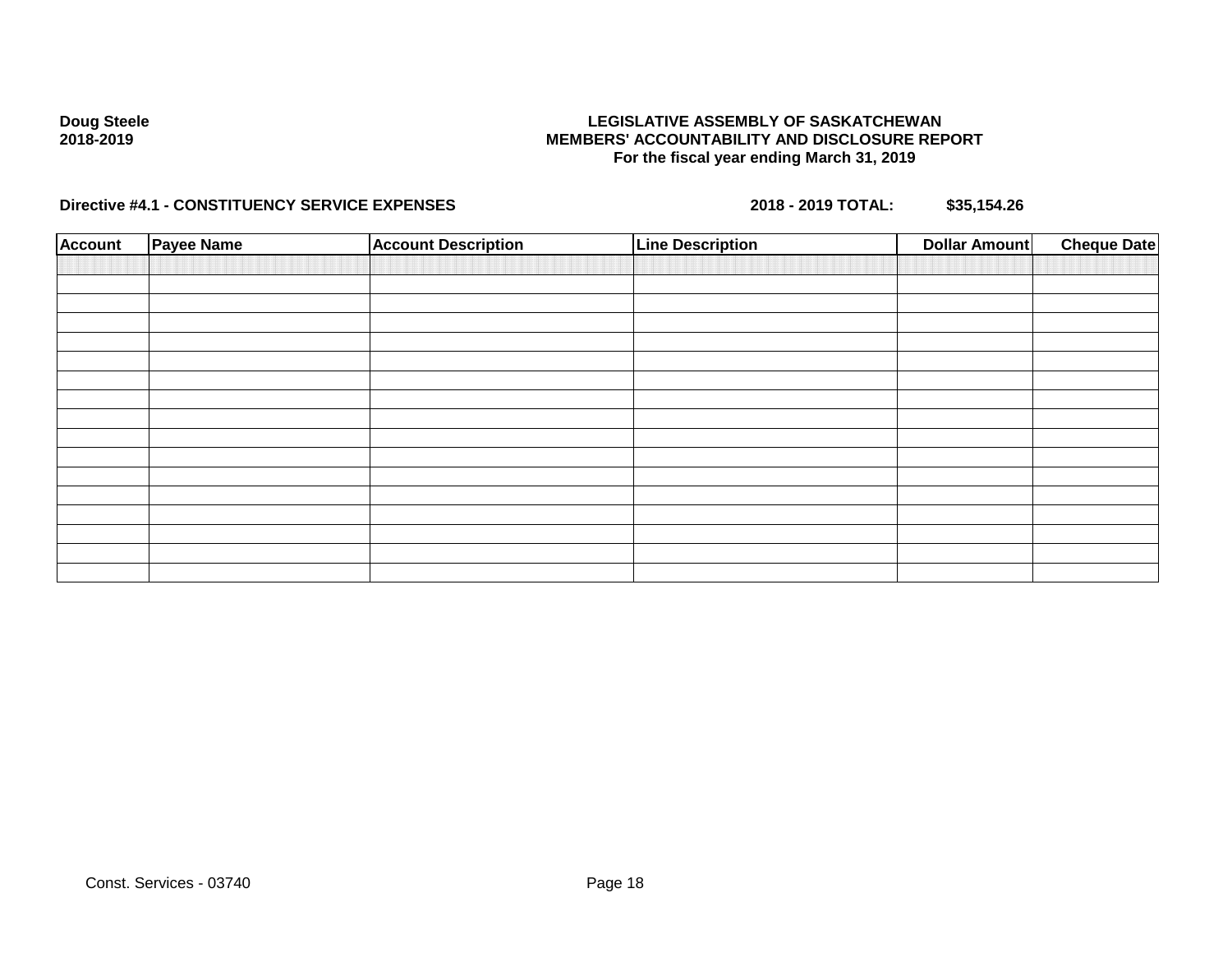## **LEGISLATIVE ASSEMBLY OF SASKATCHEWAN MEMBERS' ACCOUNTABILITY AND DISCLOSURE REPORT For the fiscal year ending March 31, 2019**

| <b>Account</b> | <b>Payee Name</b>       | <b>Account Description</b>                    | <b>Dollar Amount</b> | <b>Cheque Date</b> |
|----------------|-------------------------|-----------------------------------------------|----------------------|--------------------|
|                |                         |                                               |                      |                    |
| 513000         | WEDRICK, TWILA D        | Out-of-Scope Permanent                        | 1,750.00             | 04-24-18           |
| 513000         | <b>WEDRICK, TWILA D</b> | Out-of-Scope Permanent                        | 1,750.00             | 05-08-18           |
| 513000         | WEDRICK, TWILA D        | Out-of-Scope Permanent                        | 1,750.00             | 05-23-18           |
| 513000         | <b>WEDRICK, TWILA D</b> | Out-of-Scope Permanent                        | 1,750.00             | 06-05-18           |
| 513000         | <b>WEDRICK, TWILA D</b> | Out-of-Scope Permanent                        | 1,750.00             | 06-13-18           |
| 513000         | <b>WEDRICK, TWILA D</b> | Out-of-Scope Permanent                        | 1,750.00             | 06-27-18           |
| 513000         | WEDRICK, TWILA D        | Out-of-Scope Permanent                        | 1,750.00             | $07 - 11 - 18$     |
| 513000         | WEDRICK, TWILA D        | Out-of-Scope Permanent                        | 1,750.00             | 07-25-18           |
| 513000         | <b>WEDRICK, TWILA D</b> | Out-of-Scope Permanent                        | 1,750.00             | 08-08-18           |
| 513000         | <b>WEDRICK, TWILA D</b> | Out-of-Scope Permanent                        | 1,750.00             | 08-22-18           |
| 513000         | <b>WEDRICK, TWILA D</b> | Out-of-Scope Permanent                        | 1,750.00             | 09-05-18           |
| 513000         | WEDRICK, TWILA D        | Out-of-Scope Permanent                        | 1725.00              | 09-19-18           |
| 513000         | <b>WEDRICK, TWILA D</b> | Out-of-Scope Permanent                        | 1,750.00             | 10-03-18           |
| 513000         | WEDRICK, TWILA D        | Out-of-Scope Permanent                        | 1,750.00             | 10-17-18           |
| 513000         | WEDRICK, TWILA D        | Out-of-Scope Permanent                        | 1,750.00             | $11 - 01 - 18$     |
| 513000         | WEDRICK, TWILA D        | Out-of-Scope Permanent                        | 1,750.00             | $11 - 14 - 18$     |
| 513000         | WEDRICK, TWILA D        | Out-of-Scope Permanent                        | 1,750.00             | 11-28-18           |
| 513000         | <b>WEDRICK, TWILA D</b> | Out-of-Scope Permanent                        | 1,750.00             | $12 - 12 - 18$     |
| 513000         | WEDRICK, TWILA D        | Out-of-Scope Permanent                        | 1,750.00             | 12-27-18           |
| 513000         | <b>WEDRICK, TWILA D</b> | Out-of-Scope Permanent                        | 1,750.00             | 01-09-19           |
| 513000         | WEDRICK, TWILA D        | Out-of-Scope Permanent                        | 1,750.00             | $01 - 23 - 19$     |
| 513000         | WEDRICK, TWILA D        | Out-of-Scope Permanent                        | 1,750.00             | 02-06-19           |
| 513000         | <b>WEDRICK, TWILA D</b> | Out-of-Scope Permanent                        | 1,750.00             | $02 - 20 - 19$     |
| 513000         | WEDRICK, TWILA D        | Out-of-Scope Permanent                        | 1,750.00             | 03-06-19           |
| 513000         | WEDRICK, TWILA D        | Out-of-Scope Permanent                        | 1,750.00             | 03-20-19           |
| 513000         | WEDRICK, TWILA D        | Out-of-Scope Permanent                        | 1856                 | 04-03-19           |
| 519900         | None (Default)          | Change in Y/E Accrued Empl Leave Entitlements | $-1,000.00$          | 04-18-18           |
| 519900         | None (Default)          | Change in Y/E Accrued Empl Leave Entitlements | 1,000.00             | 04-08-19           |
|                |                         |                                               |                      |                    |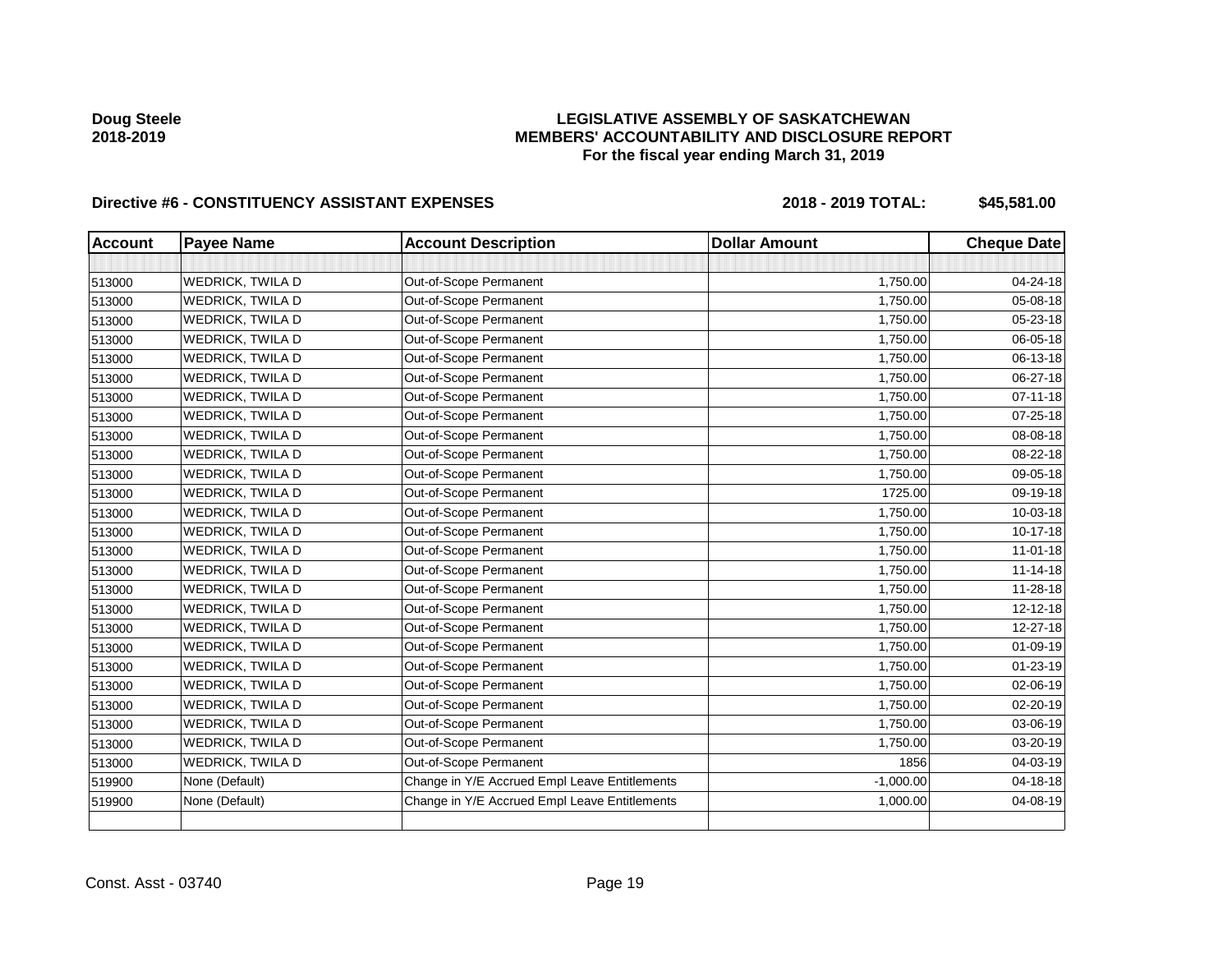## **LEGISLATIVE ASSEMBLY OF SASKATCHEWAN MEMBERS' ACCOUNTABILITY AND DISCLOSURE REPORT For the fiscal year ending March 31, 2019**

| <b>Account</b> | Payee Name | <b>Account Description</b> | <b>Dollar Amount</b> | <b>Cheque Date</b> |
|----------------|------------|----------------------------|----------------------|--------------------|
|                |            |                            |                      |                    |
|                |            |                            |                      |                    |
|                |            |                            |                      |                    |
|                |            |                            |                      |                    |
|                |            |                            |                      |                    |
|                |            |                            |                      |                    |
|                |            |                            |                      |                    |
|                |            |                            |                      |                    |
|                |            |                            |                      |                    |
|                |            |                            |                      |                    |
|                |            |                            |                      |                    |
|                |            |                            |                      |                    |
|                |            |                            |                      |                    |
|                |            |                            |                      |                    |
|                |            |                            |                      |                    |
|                |            |                            |                      |                    |
|                |            |                            |                      |                    |
|                |            |                            |                      |                    |
|                |            |                            |                      |                    |
|                |            |                            |                      |                    |
|                |            |                            |                      |                    |
|                |            |                            |                      |                    |
|                |            |                            |                      |                    |
|                |            |                            |                      |                    |
|                |            |                            |                      |                    |
|                |            |                            |                      |                    |
|                |            |                            |                      |                    |
|                |            |                            |                      |                    |
|                |            |                            |                      |                    |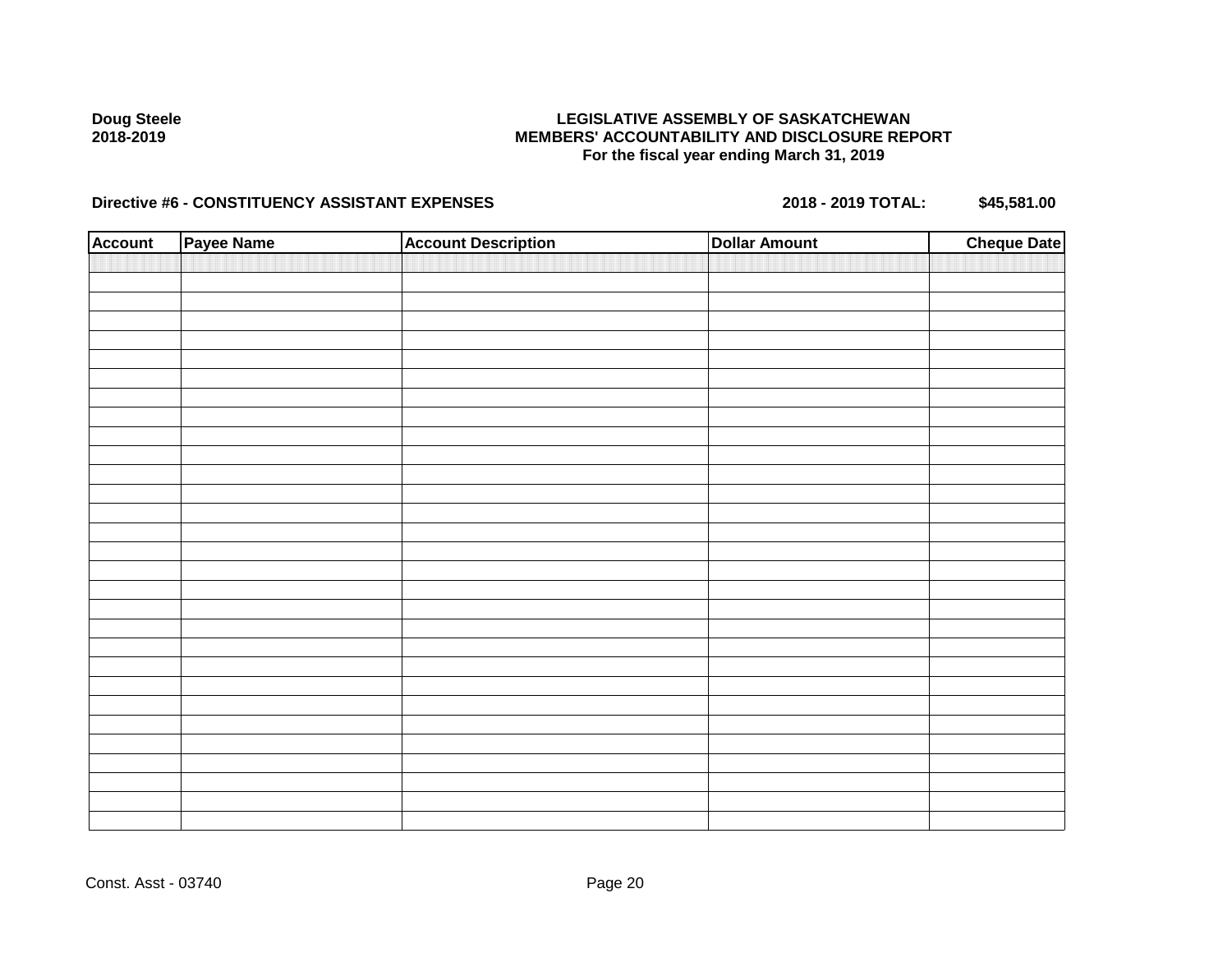## **LEGISLATIVE ASSEMBLY OF SASKATCHEWAN MEMBERS' ACCOUNTABILITY AND DISCLOSURE REPORT For the fiscal year ending March 31, 2019**

| <b>Account</b> | Payee Name | <b>Account Description</b> | <b>Dollar Amount</b> | <b>Cheque Date</b> |
|----------------|------------|----------------------------|----------------------|--------------------|
|                |            |                            |                      |                    |
|                |            |                            |                      |                    |
|                |            |                            |                      |                    |
|                |            |                            |                      |                    |
|                |            |                            |                      |                    |
|                |            |                            |                      |                    |
|                |            |                            |                      |                    |
|                |            |                            |                      |                    |
|                |            |                            |                      |                    |
|                |            |                            |                      |                    |
|                |            |                            |                      |                    |
|                |            |                            |                      |                    |
|                |            |                            |                      |                    |
|                |            |                            |                      |                    |
|                |            |                            |                      |                    |
|                |            |                            |                      |                    |
|                |            |                            |                      |                    |
|                |            |                            |                      |                    |
|                |            |                            |                      |                    |
|                |            |                            |                      |                    |
|                |            |                            |                      |                    |
|                |            |                            |                      |                    |
|                |            |                            |                      |                    |
|                |            |                            |                      |                    |
|                |            |                            |                      |                    |
|                |            |                            |                      |                    |
|                |            |                            |                      |                    |
|                |            |                            |                      |                    |
|                |            |                            |                      |                    |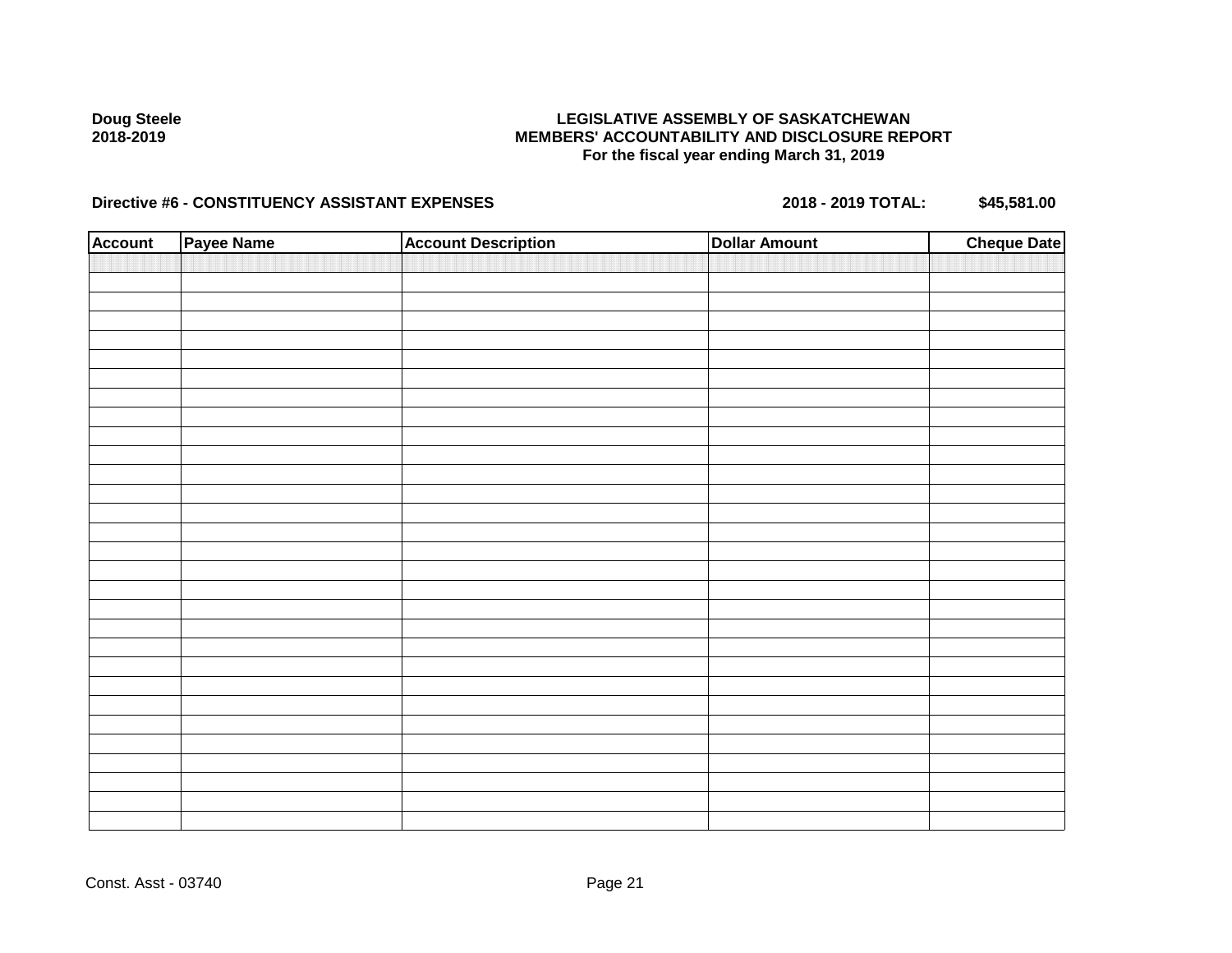## **LEGISLATIVE ASSEMBLY OF SASKATCHEWAN MEMBERS' ACCOUNTABILITY AND DISCLOSURE REPORT For the fiscal year ending March 31, 2019**

| <b>Account</b> | <b>Payee Name</b> | <b>Account Description</b> | <b>Dollar Amount</b> | <b>Cheque Date</b> |
|----------------|-------------------|----------------------------|----------------------|--------------------|
|                |                   |                            |                      |                    |
|                |                   |                            |                      |                    |
|                |                   |                            |                      |                    |
|                |                   |                            |                      |                    |
|                |                   |                            |                      |                    |
|                |                   |                            |                      |                    |
|                |                   |                            |                      |                    |
|                |                   |                            |                      |                    |
|                |                   |                            |                      |                    |
|                |                   |                            |                      |                    |
|                |                   |                            |                      |                    |
|                |                   |                            |                      |                    |
|                |                   |                            |                      |                    |
|                |                   |                            |                      |                    |
|                |                   |                            |                      |                    |
|                |                   |                            |                      |                    |
|                |                   |                            |                      |                    |
|                |                   |                            |                      |                    |
|                |                   |                            |                      |                    |
|                |                   |                            |                      |                    |
|                |                   |                            |                      |                    |
|                |                   |                            |                      |                    |
|                |                   |                            |                      |                    |
|                |                   |                            |                      |                    |